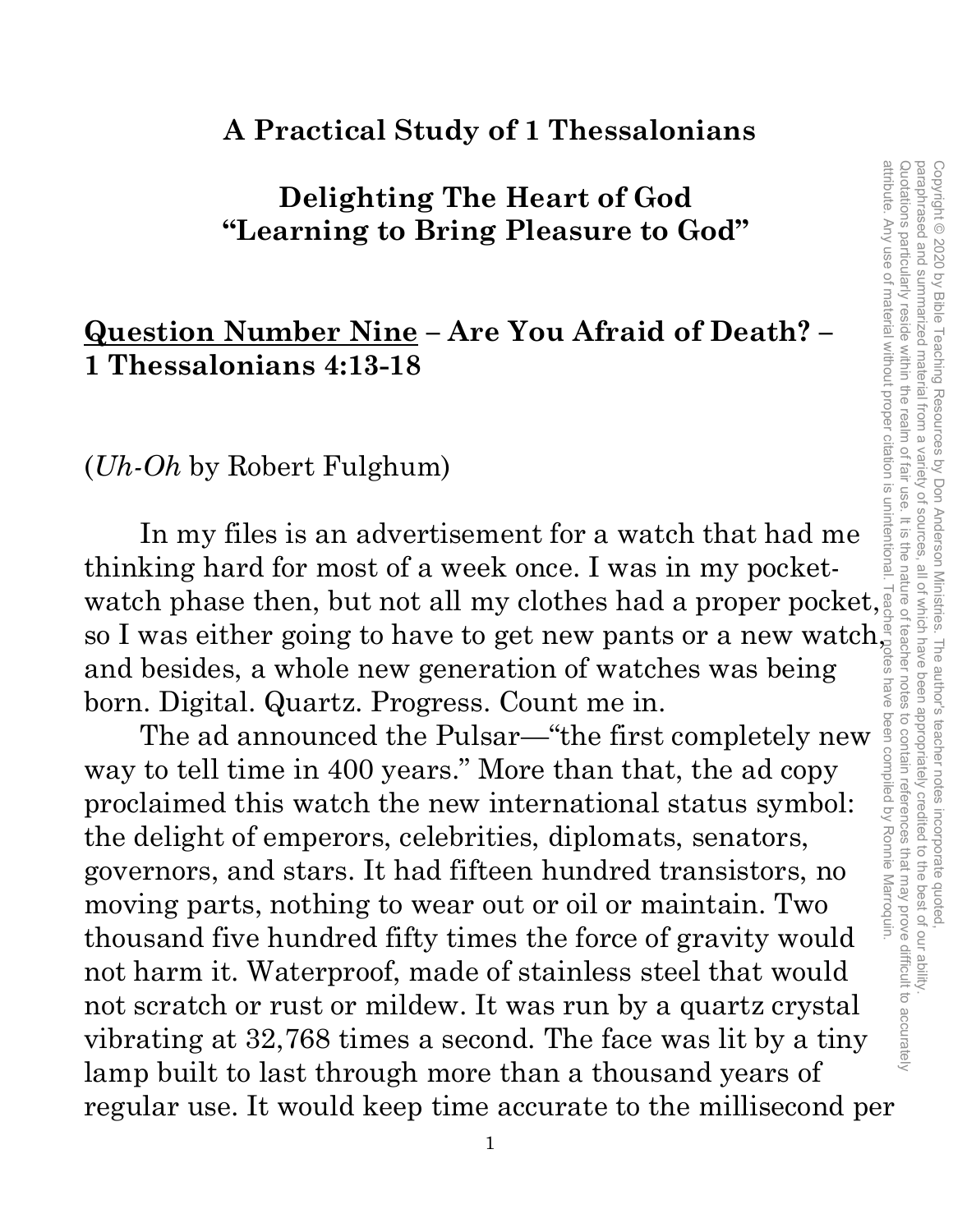paraphrased and summarized material from a attribute. Any use of material without proper citation is unintentional. Teacher notes have been compiled by Ronnie Marroquin.Quotations particularly reside within the realm of fair use. It is the nature of teacher notes to contain references that may prove difficult to accurately paraphrased and summarized material from a variety of sources, all of which have been appropriately credited to the best of our ability. Copyright © 2020 by Bible Teaching Resources by Don Anderson Ministries. The author's teacher notes incorporate quoted Copyright © 2020 by Bible Teaching Resources by Don Anderson Ministries. The author's teacher notes incorporate quoted, variety of sources all of which have been appropriately credited to the best of our ability

century.

I was impressed.

Just what I needed.

So I *almost* got one. For a week, I almost got one.

On reflection from some years away from the moment of decision, I think that watch alienated me. For all its admirable technology, it set standards much higher than I was comfortable being close to. The watch was too good for  $m\bar{e}$ .

So I kept the pocket watch. We have a compatible relationship.

It's unreliable and unpredictable—like me. We both require attention and affection and patience to keep us working well. The watch is easily affected by heat and pressure. Like me. Neither one of us is waterproof or works well below freezing. My watch runs down, and is rusting and corroding and wearing thin in places. Sometimes it doesn't work at all. Me, too.

My old pocket watch won't last a thousand years. But it gets me by one day at a time, and is reasonably accurate about what it has to tell. You could say the same about me. p. 208

You know we all feel that don't we? There comes a time in  $\text{our}_\Xi^\$ lives where we become painfully aware of the fact that we are not all that we used to be. And that the outward temple is beginning to suffering wear and tear and showing signs of old age.

And that brings us to the question that we want to address this morning in our study.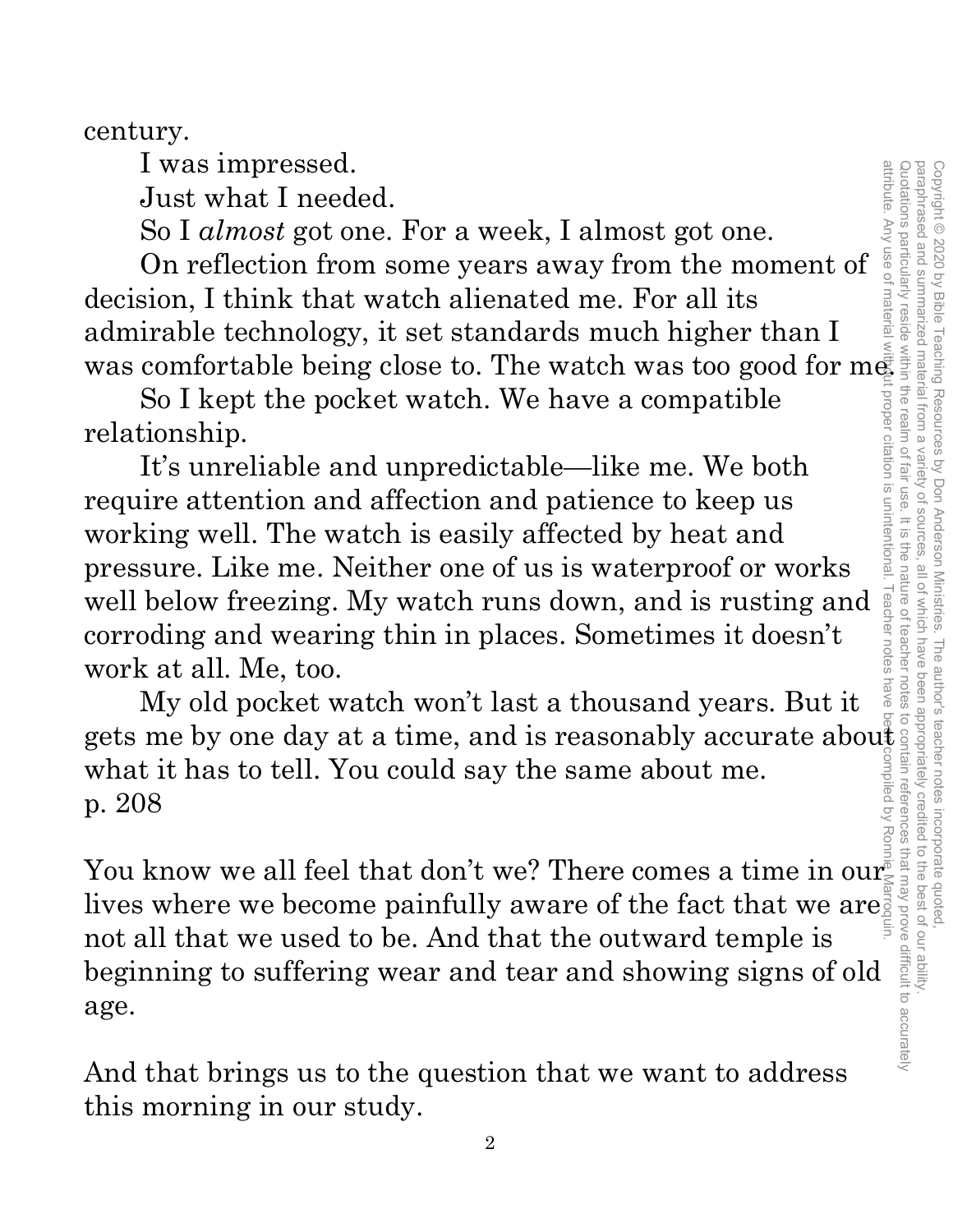Have we gotten to the place where we have had the victory over the fear of death? And our question is:

Are You Afraid of Death?

Now why is it necessary in the flow of the epistle for Paul to all of a sudden come back and address the issue of physical death and the coming of Christ?

Well there are TWO REASONS for that:

1. First of all, a lot of Christians had died since Paul left there.

After that three weeks of ministry, there was violent opposition to the birth of this little church. And a number of Christians died as martyrs in Thessalonica because of the persecution.

And the Christians were not ready for Christians to die. They $\frac{1}{2}$ didn't understand all that was going on and what had happened. That was one real area of need.

2. But the other area, as you'll remember last night I touched on it just a little bit, a lot of them had quit First of all, a lot of Christians had died since Paul left<br>there.<br>
at three weeks of ministry, there was violent<br>
in to the birth of this little church. And a number of<br>
and distant in the strength of this little church. away.

So what he's doing is he's solving two problems in these verses between now at 4:13 down to chapter 5, verse 11 where we'll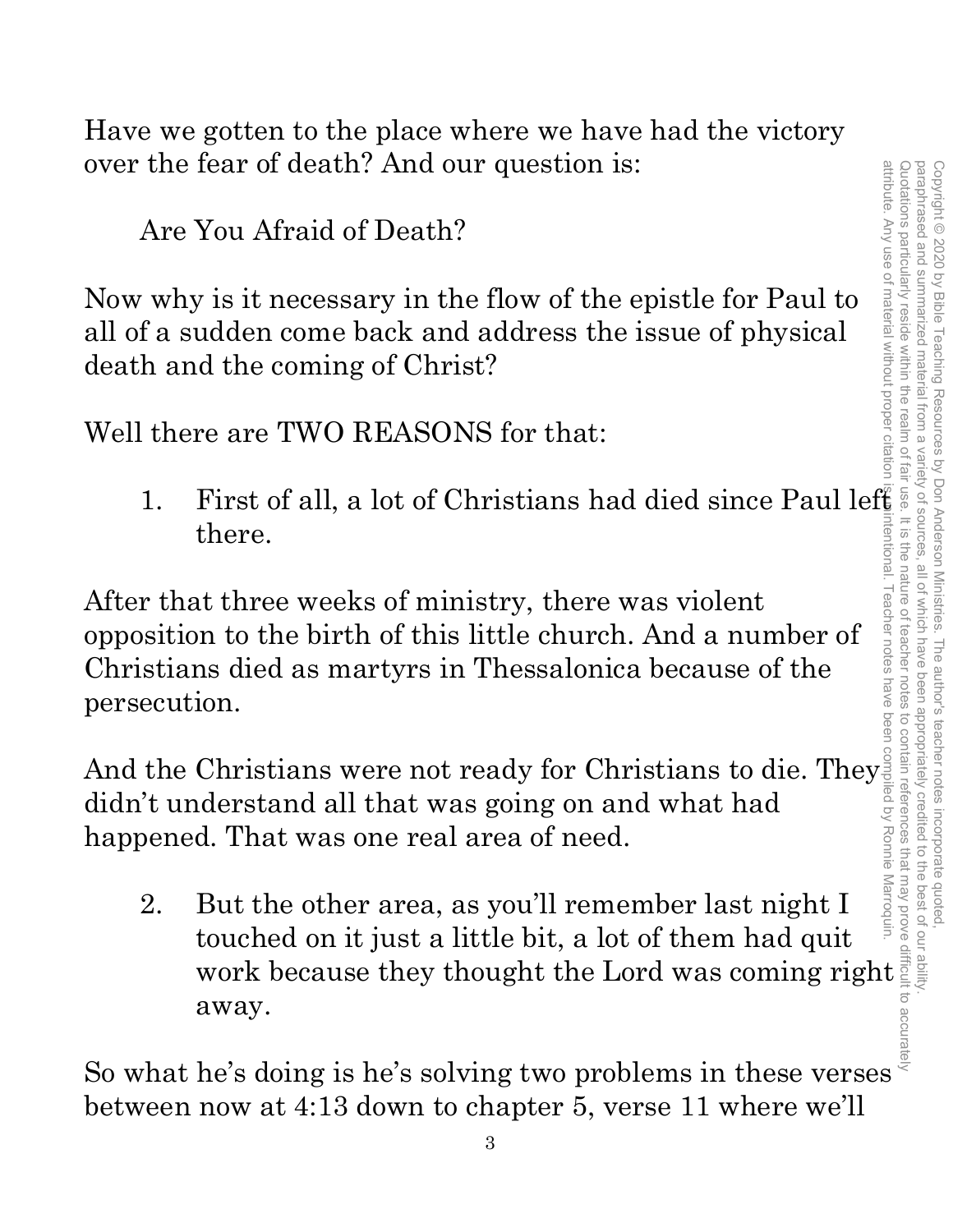paraphrased and summarized material from a attribute. Any use of material without proper citation is unintentional. Teacher notes have been compiled by Ronnie Marroquin.Quotations particularly reside within the realm of fair use. It is the nature of teacher notes to contain references that may prove difficult to accurately paraphrased and summarized material from a variety of sources, all of which have been appropriately credited to the best of our ability. Copyright © 2020 by Bible Teaching Resources by Don Anderson Ministries. The author's teacher notes incorporate quoted Copyright © 2020 by Bible Teaching Resources by Don Anderson Ministries. The author's teacher notes incorporate quoted, variety of sources. all of which have been appropriately credited to the best of our ability

finish this evening. And he's dealing with a prophetic theme but he's also in the midst of the prophetic theme dealing with the subject of death.

And more than the PROPHETIC theme in these verses this morning is the DEATH theme.

It's bringing comfort to believers when it comes to the matter of physical death more than it is talking about the rapture of the church.

Now I believe in our generation because we've become such prophetic bugs. We have missed the reason why 4:13-18 is there in the text.

[1 Thessalonians] 4:13-18 is the one great passage that teaches the rapture of the church. I mean it's in 1 Thessalonians 51-54 [should be 5:1-4], but this is really the clearest teaching on the rapture of the church. And so prophetic bugs have come along and picked that out and made that the emphasis when really the emphasis was designed to comfort Christians who are facing physical death.

Now if you'll follow that train of thought with me, we'll also have some fall-out when we get to the subject of the rapture here in just a little bit. But he's using that to comfort them with regard to physical death, is all I'm saying.

Ok, pick up with me at verse 13 and we'll just move down to verse 18.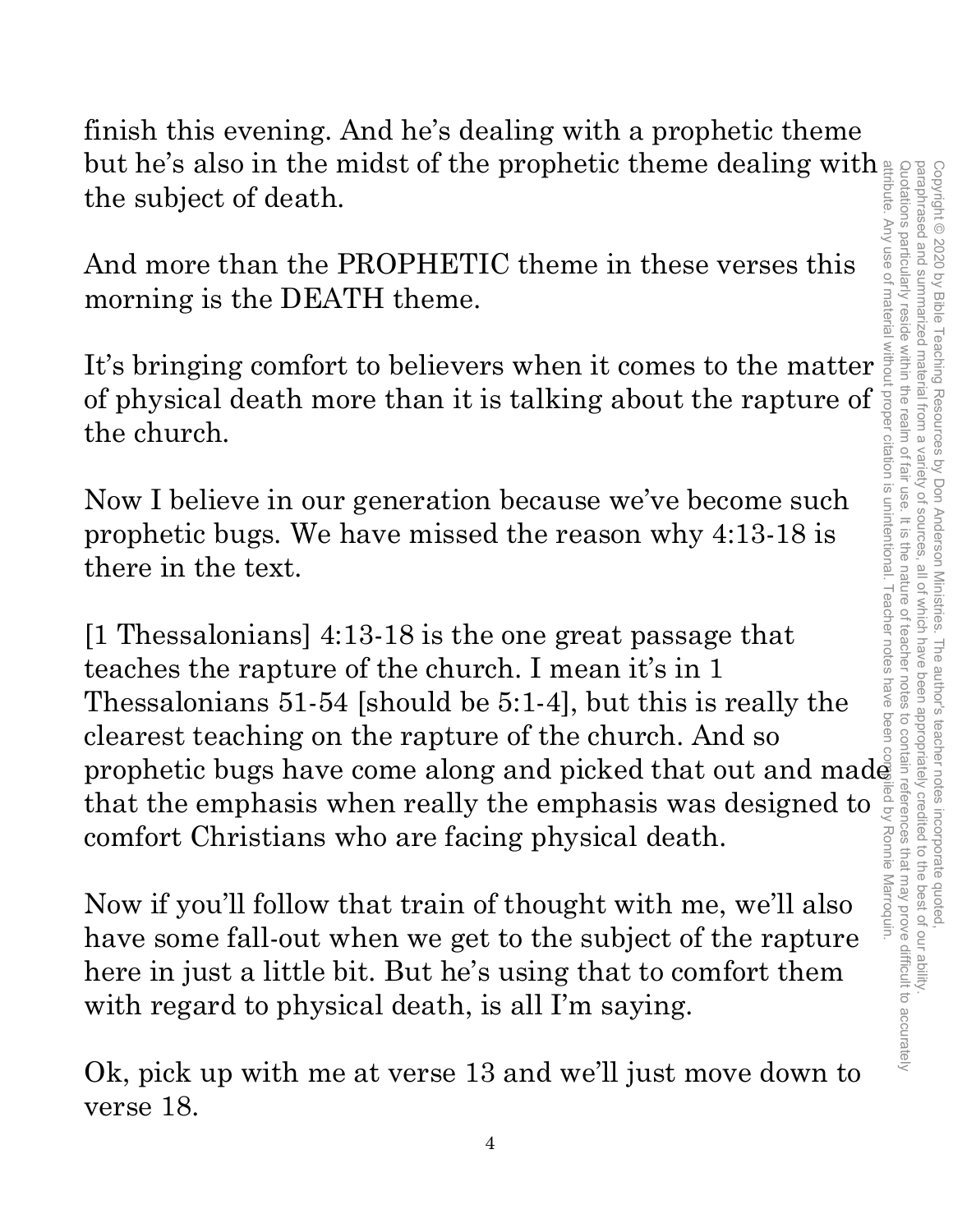**v. 13 Now we are not wishing you to be ignorant, brethren, concerning those who are falling asleep, in order that you may not be mourning, even as also the rest who are having no hope.**

Now remember what I told you last time? Little word "now," watch it. When you've got the word now, you come to a new section. And here it is again.

He's getting ready to teach them:

"we are not wishing you to be ignorant, brethren,"

What's the difference between what he's teaching them about  $\frac{1}{8}$  death now and what he had to say about love last time? death now and what he had to say about love last time?

Remember about love last week, he said "I don't have to teach you because you have been taught of God to love one another."

But now he says this is something you really need to know and the Lord is going to use me to supply what is lacking in your faith. I'm going to give you some information that is going to comfort you, sustain you, help you when you walk through that valley of the shadow of death.

"we are not wishing you to be ignorant, brethren, concerning those who are falling asleep,"

Now that term "falling asleep" is only used of believers. And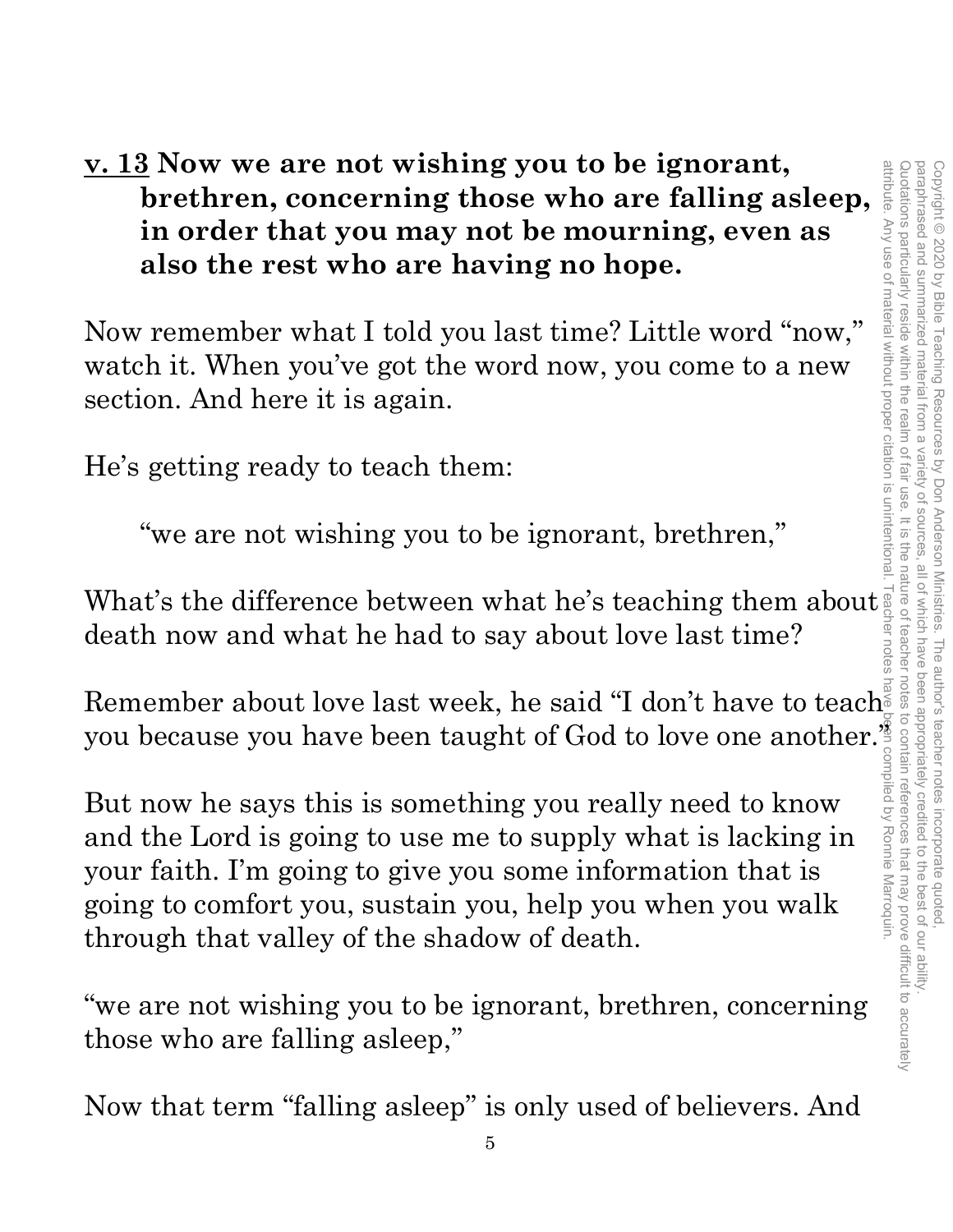Quotations particularly reside within the realm of fair use. It is the nature of teacher notes to contain references that may prove difficult to accurately paraphrased and summarized material from attribute. Any use of material without proper citation is unintentional. Teacher notes have been compiled by Ronnie Marroquin.Quotations particularly reside within the realm of fair use. It is the nature of teacher notes to contain references that may prove difficult to accurately paraphrased and summarized material from a variety of sources, all of which have been appropriately credited to the best of our ability. Copyright © 2020 by Bible Teaching Resources Copyright © 2020 by Bible Teaching Resources by Don Anderson Ministries. The author's teacher notes incorporate quoted,  $\overline{\omega}$ variety of sources by Don Anderson Ministries. The author's teacher notes incorporate quoted all of which have been dpropriately credited to the best of our ability

that term "falling asleep" does not mean that the soul falls to sleep. All that means is the body goes to sleep and the body goes into the grave.

Let me give you a few references to clarify this—John 11:11. This is where Jesus has heard that Lazarus is dead and He's still north in Galilea and he's talking to his men. And this what He said: sleep. All that means is the body goes to sleep and the body<br>goes into the grave.<br>Let me give you a few references to clarify this—John 11:11.<br>This is where Jesus has heard that Lazarus is dead and He's<br>sill north in Gali

# John 11:11

… "Our friend Lazarus has fallen asleep; but I go, that I may awaken him out of sleep."

So Jesus called physical death like the sleeping of the body.

# 2 Corinthians 5:8

we are of good courage, I say, and prefer rather to be absent from the body and to be at home with the Lord.

See the body is the thing that goes to sleep and it goes in the from that body and we are present with the Lord.

## Matthew 10:28

And fear not them which kill the body but are not able to kill the soul; but rather fear Him who is able to destroy both soul and body in hell.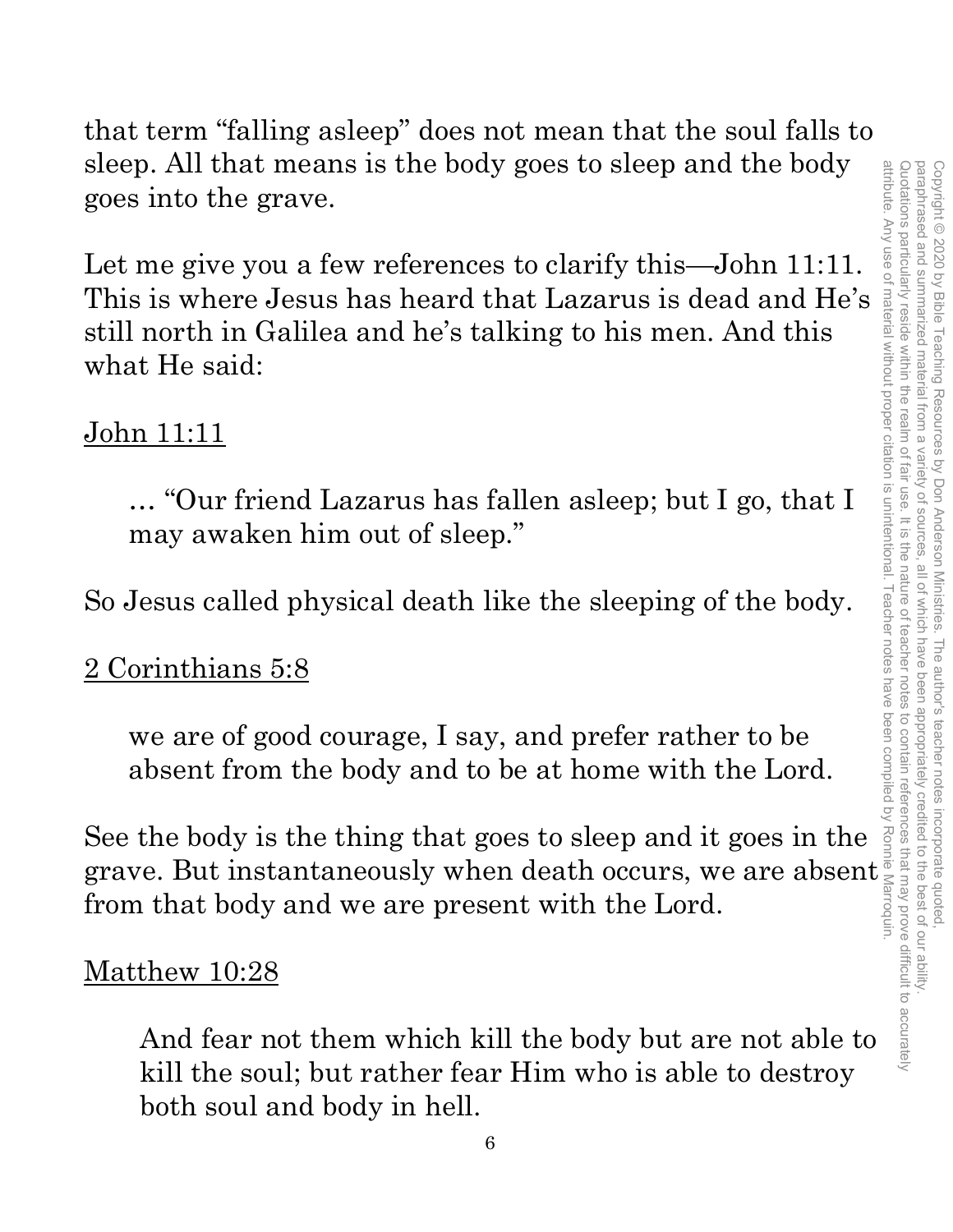paraphrased and summarized material from a attribute. Any use of material without proper citation is unintentional. Teacher notes have been compiled by Ronnie Marroquin.Quotations particularly reside within the realm of fair use. It is the nature of teacher notes to contain references that may prove difficult to accurately paraphrased and summarized material from a variety of sources, all of which have been appropriately credited to the best of our ability. Copyright © 2020 by Bible Teaching Resources by Don Anderson Ministries. The author's teacher notes incorporate quoted Copyright © 2020 by Bible Teaching Resources by Don Anderson Ministries. The author's teacher notes incorporate quoted, variety of sources all of which have been appropriately credited to the best of our ability

So the soul immediately departs the body and to go be with the Lord and that's what Paul would have preferred. He looked forward to it.

And then the other great passage is:

Philippians 1:23

to depart and be with Christ, for it is very much better;

What does it mean when it says "desire to depart and to be with Christ"?

You know that word means to pull up the stakes, fold up the tent and go to the house.

It's like living in a temporary dwelling. You're going to that permanent place.

In a soul immediately departs the body and to go be with<br>
Lord and that's what Paul would have preferred. He<br>
sed forward to it.<br>
d then the other great passage is:<br>
lippians 1:23<br>
I am hard-pressed from both directions, h Now isn't that what it says in the book of Hebrews? We are just pilgrims just passing through, looking for a city whose builder and maker is God?

Now do you understand why it's so wrong to get your stakes driven down here and spend all your time here as though this So the soul mediately departs the body and to go be with the lord and that's what Paul would have preferred. He<br>
looked forward to it.<br>
And then the other great passage is:<br>
Philippians 1:23<br>
I am hard-pressed from both di like we're talking about last night? You know, it glorifies God when we use a light hand on this stuff and we're here just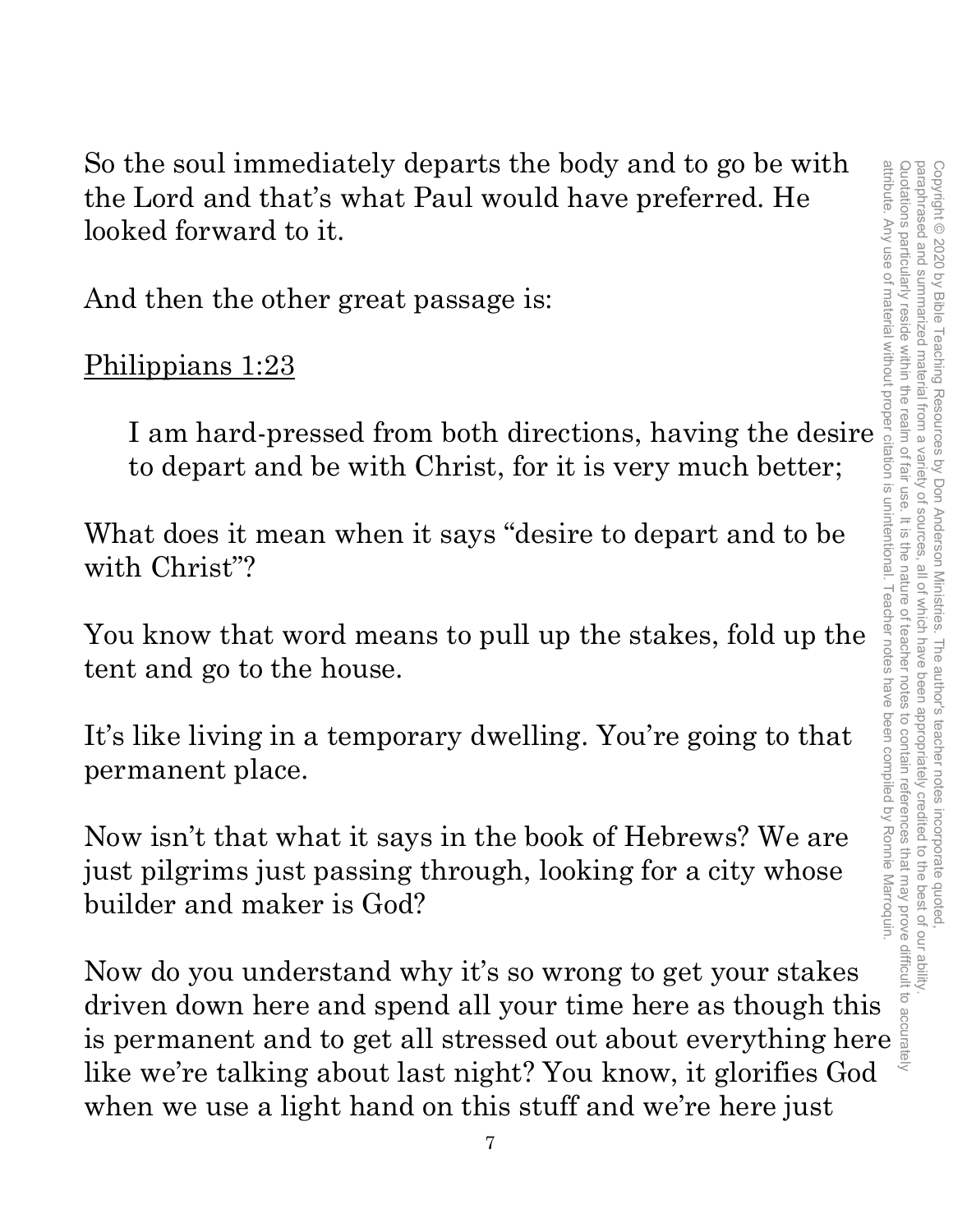paraphrased and summarized material from a variety of sources attribute. Any use of material without proper citation is unintentional. Teacher notes have been compiled by Ronnie Marroquin.Quotations particularly reside within the realm of fair use. It is the nature of teacher notes to contain references that may prove difficult to accurately paraphrased and summarized material from a variety of sources, all of which have been appropriately credited to the best of our ability. Copyright © 2020 by Bible Teaching Resources Copyright © 2020 by Bible Teaching Resources by Don Anderson Ministries. The author's teacher notes incorporate quoted, by Don Anderson Ministries. The author's teacher notes incorporate quotec , all of which have been appropriately credited

borrowing it and we're getting out of here. We're going to the real thing. We're going to that place of joy and blessedness.

Now, 1 Thessalonians 5:10 we're going to get to that in chapter 5 tomorrow:

1 Thessalonians 5:10

who died for us, that whether we are awake or asleep, we may live together with Him.

Fracturing. We re going to that place of joy and blessedness.<br>
Now, 1 Thessalonians 5:10 we're going to get to that in<br>
chapter 5 tomorrow:<br>
1 Thessalonians 5:10<br>
who died for us, that whether we are awake or asleep, we<br> of physical death.

real thing. We re going to that place of joy and biessedness.<br>
Now, 1 Thessalonians 5:10 we're going to get to that in<br>
chapter 5 tomorrow:<br>
1 Thessalonians 5:10<br>
who died for us, that whether we are awake or asleep, we m you about physical death and the believer is 2 Corinthians 5:1<sup>3</sup><br>8. When anybody—I use this passage more than any other passage to comfort people at the time of physical death.<br>Whether it's in the hospital or at the fune 8. When anybody—I use this passage more than any other passage to comfort people at the time of physical death. Whether it's in the hospital or at the funeral home or wherever. Listen to Paul—2 Corinthians 5:

# 2 Corinthians 5:1-8

For we know that if the earthly [WHAT?] tent which is out house is torn down, we have a building from God, a house not made with hands, eternal in the heavens. For indeed in this house we groan, longing to be clothed with our dwelling from heaven; inasmuch as we, having put it on, shall not be found naked. For indeed while we are in this tent, we groan, being burdened, because we do not want to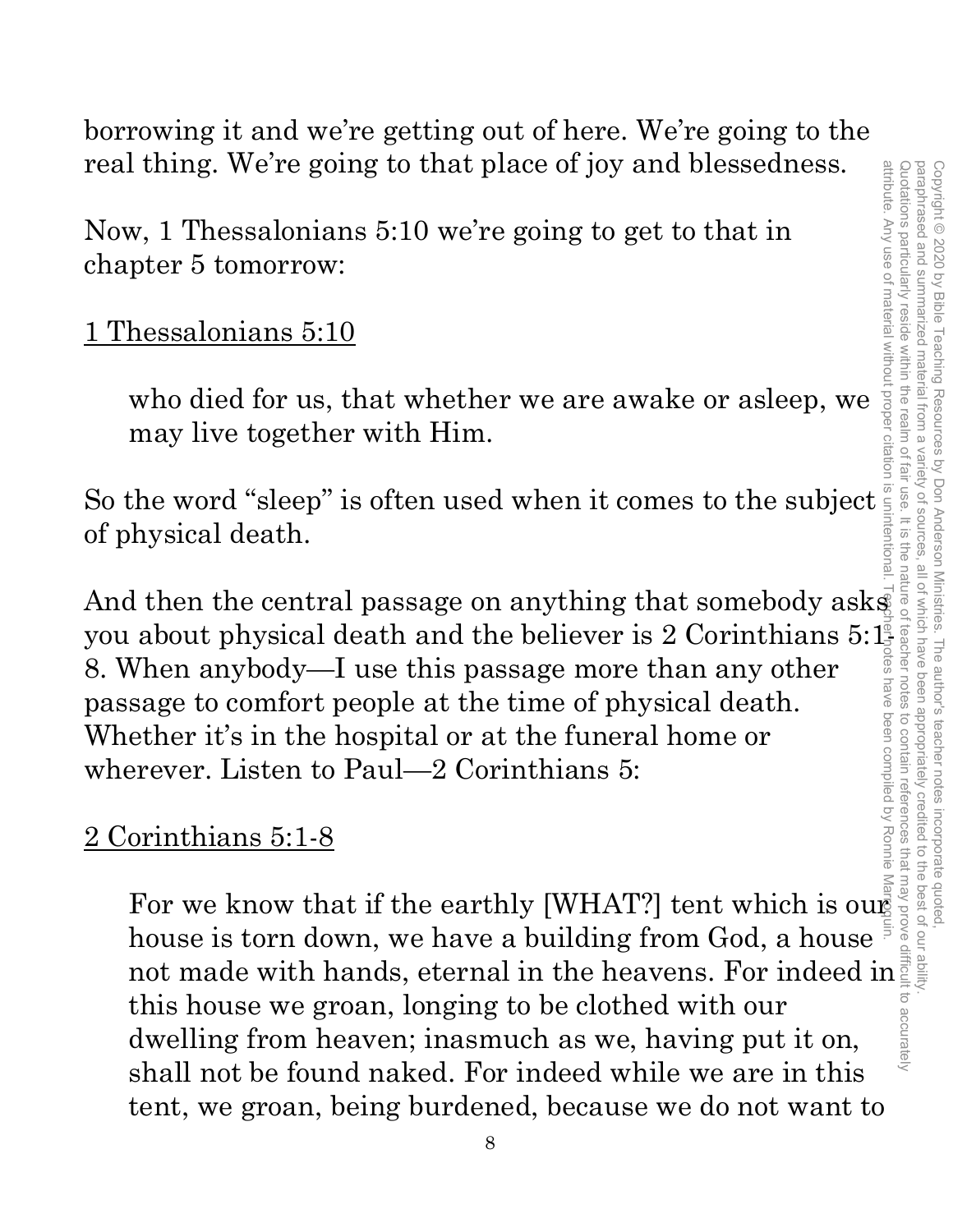be unclothed, but to be clothed, in order that what is mortal may be swallowed up by life. Now He who prepared us for this very purpose is God, who gave to us the Spirit as a pledge. Therefore, being always of good courage, and know this that while we are at home in the body we are absent from the Lord—for we walk by faith, not by sight we are of good courage, I say, and prefer rather to be absent from the body and to be at home with the Lord.

And that brings great, great insight into what takes place in physical death.

"Now we are not wishing you to be ignorant, brethren, concerning those who are falling asleep,"—PURPOSE—"in order that you may not be mourning, even as also the rest wh $\bar{\textbf{e}}$ are having no hope."

This is our KEY VERSE.

Are you afraid of death? Is it a fear of the unknown? Is it a fear of what might be out there? A fear of not having been faithful enough here so you're afraid to face Him out there?

And then I've heard others say that the hardest thing about death is letting go and losing control because we are so much individuals that want to control everything and want to be in that position. But to let go of that is difficult.

One person said:

"Life is like a bus ride and death is just the next stop.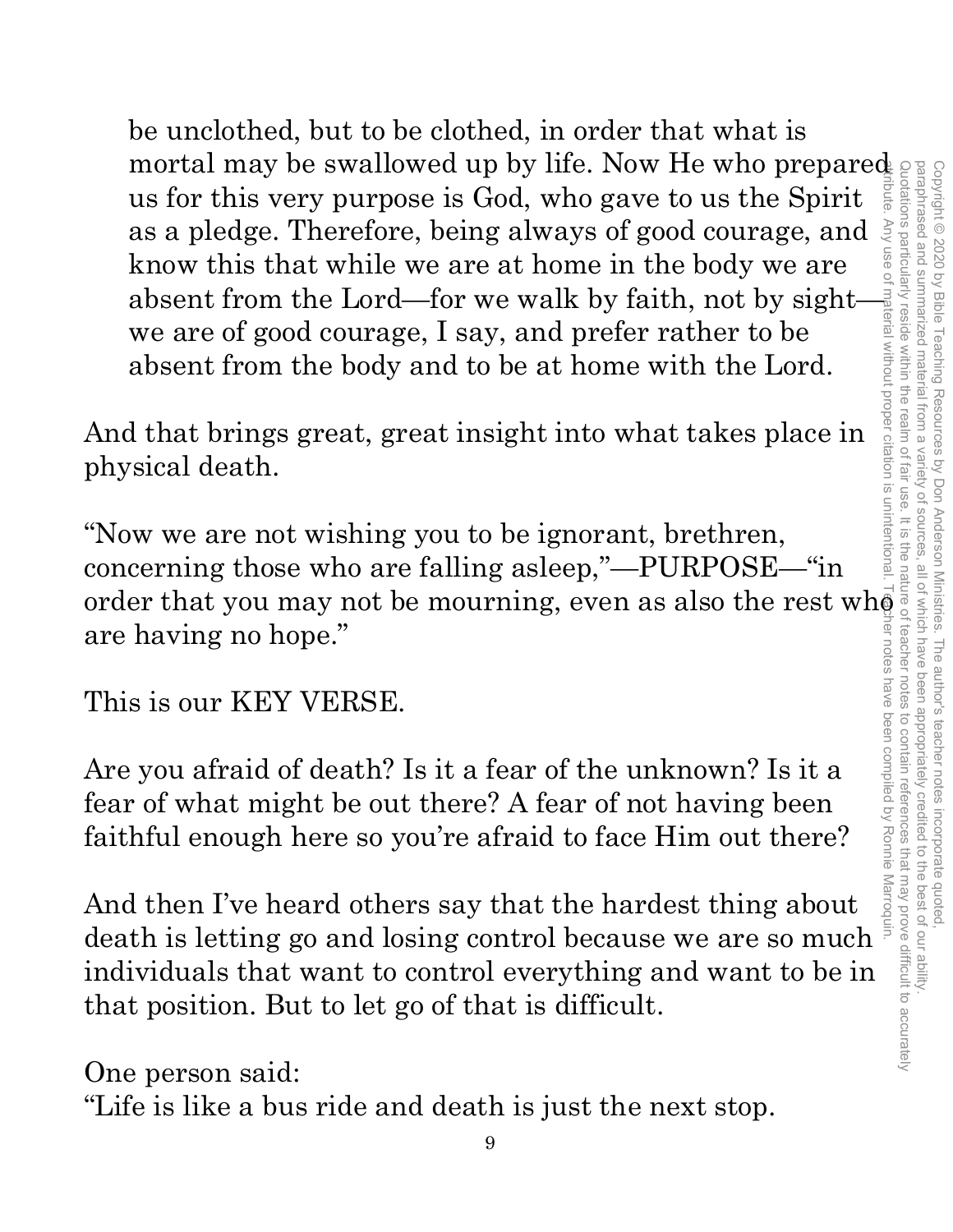(source unknown)

And you know if we can simply learn from these verses that God has already taken care of the physical death part of it and that we are indeed leaving here and going there. attribute. Any use of material without proper citation is unintentional. Teacher notes have been compiled by Ronnie Marroquin.

Now what is the "hope" that we have?

I want to give you some hope, okay?

This is where you can drive your stakes while you're thinking about your own physical demise.

John 11:25-26—I want to go back there just a minute:

John 11:25, 26

Jesus said to her, "I am the resurrection and the life; he who believes in Me shall live even if he dies, and everyone who lives and believes in Me shall never [no never, absolutely, positively, no never] die. …

It's the strongest Greek negative. And then he says to her.

"Do you believe this?" Do you really believe this? And of course, you remember, she said "Yes I do."

More than what Jesus says to Martha in the face of physical death, my very favorite of all of the passages to turn to when I need comfort about my own physical demise is Luke 23:42 and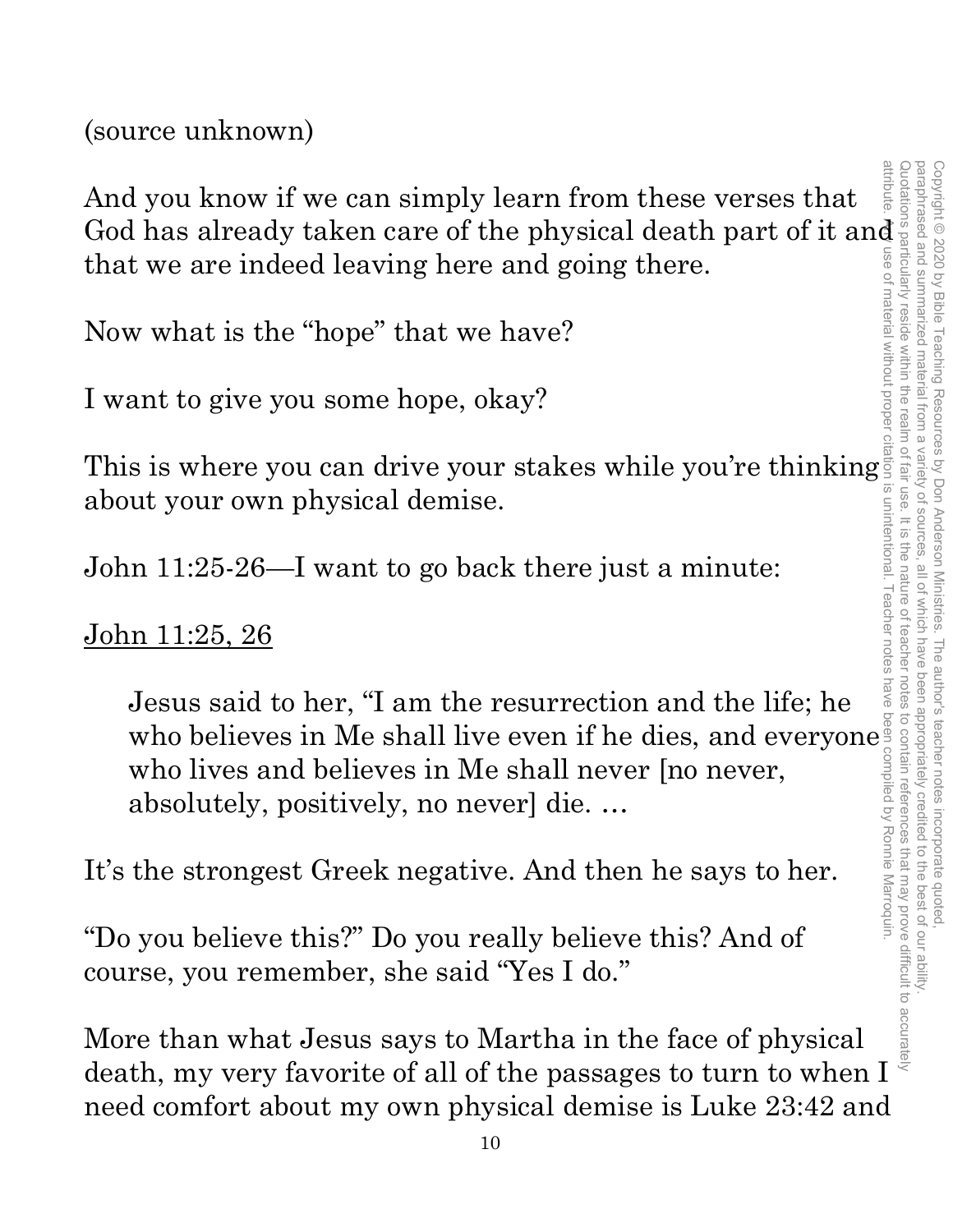43. You're going to say, what in the world do you find as comfort in that passage?

Well in Luke 23:42 and 43 Jesus is hanging on the cross and you'll remember it well. Listen to the words:

## Luke 23:42, 43

And he was saying, "Jesus, remember me when You come into Your kingdom!"

And He said to him, "Truly I say to you, today you shall be with Me in the Paradise."

Now that tells me that Jesus knew full well what was going  $t\bar{\phi}$ happen. He had nothing to lose. If He had lived 33 years and He was a phony and He was just another man like you and the truth.

He was a phony and He was just another man like you and<br>
me, hanging there on the cross you have nothing to lose to tell<br>
the truth.<br>
<br>
But when some guy looks to you in faith and says "remember"<br>
me when You come into Yo But when some guy looks to you in faith and says "remember me when You come into Your kingdom" He could have said "Hey look, I've been phony. I don't know where we're going either. I think death really ends it all. I think we're finished. And so don't look to me for any help."

But it's at that crucial point that He looks back at him and He says "today you'll be with Me in the Paradise."

It's just like we're both leaving here sometime this afternoon and instantaneously we're both going to be together in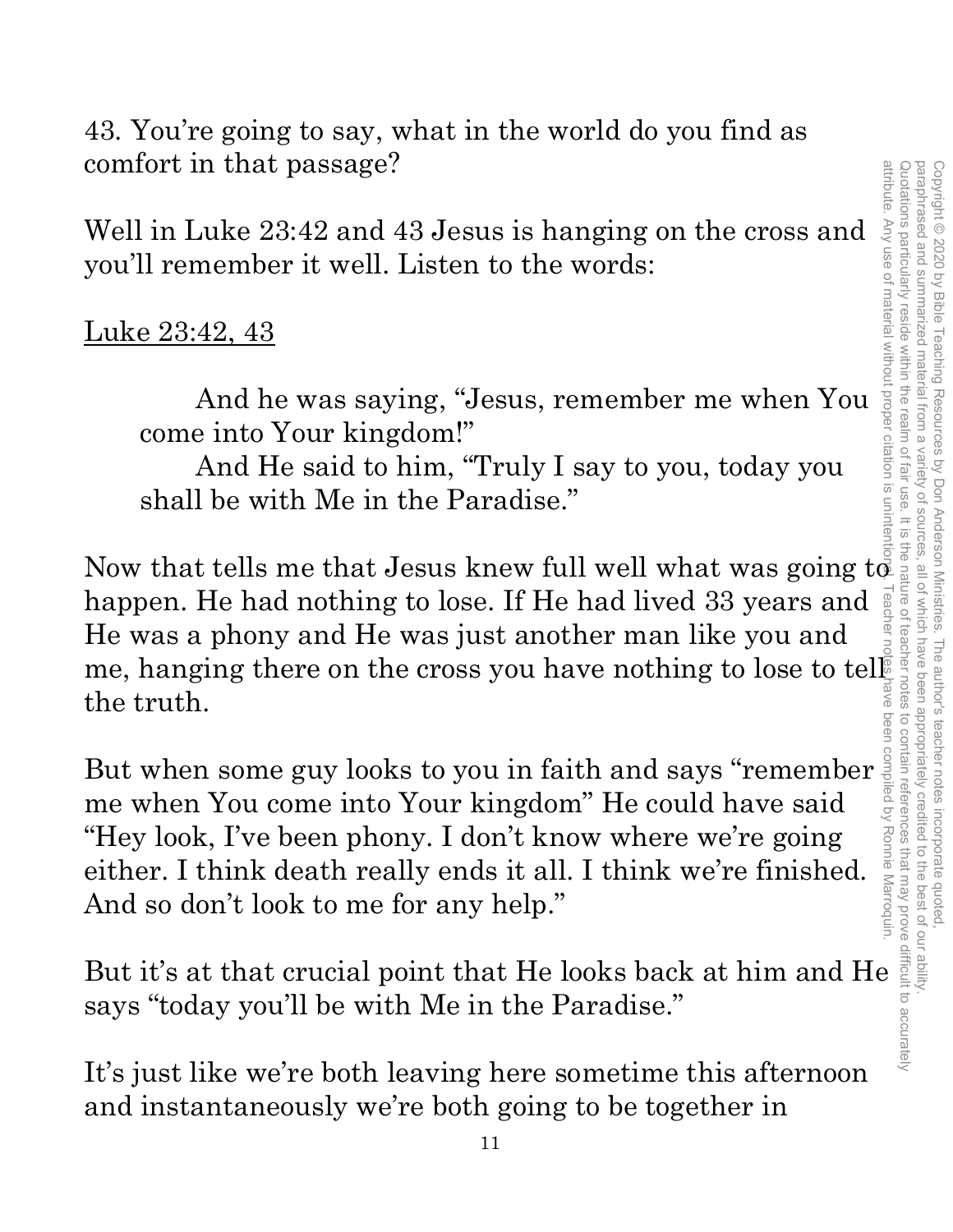paradise because of your act of faith in asking Me to remember you when I come into My kingdom.

You know those kind of things are just human enough to make me able to identify with that. And to find some comfort in knowing that He faced those final hours expressing to an individual what was going to happen just as soon as the cross had done its dirty work in physical death.

He was going to be present with the Lord.

And then Matthew 28:18-20 sure has a lot of comfort in it:

## Matthew 28:18-20

Jesus came up and spoke to them, saying, "All authority has been given to Me in heaven and on earth. Go therefore  $\bar{\mathbb{F}}$ and make disciples of all nations, baptizing them in the name of the Father and the Son and the Holy Spirit, teaching them to observe all things that I have commanded you; and lo, I am with you always, even to the  $e^{\alpha}_{\rm s}$ end of the age."

Jesus Christ has the power and authority and as the resurrected Christ He speaks of that in Matthew 28.

Verse 14.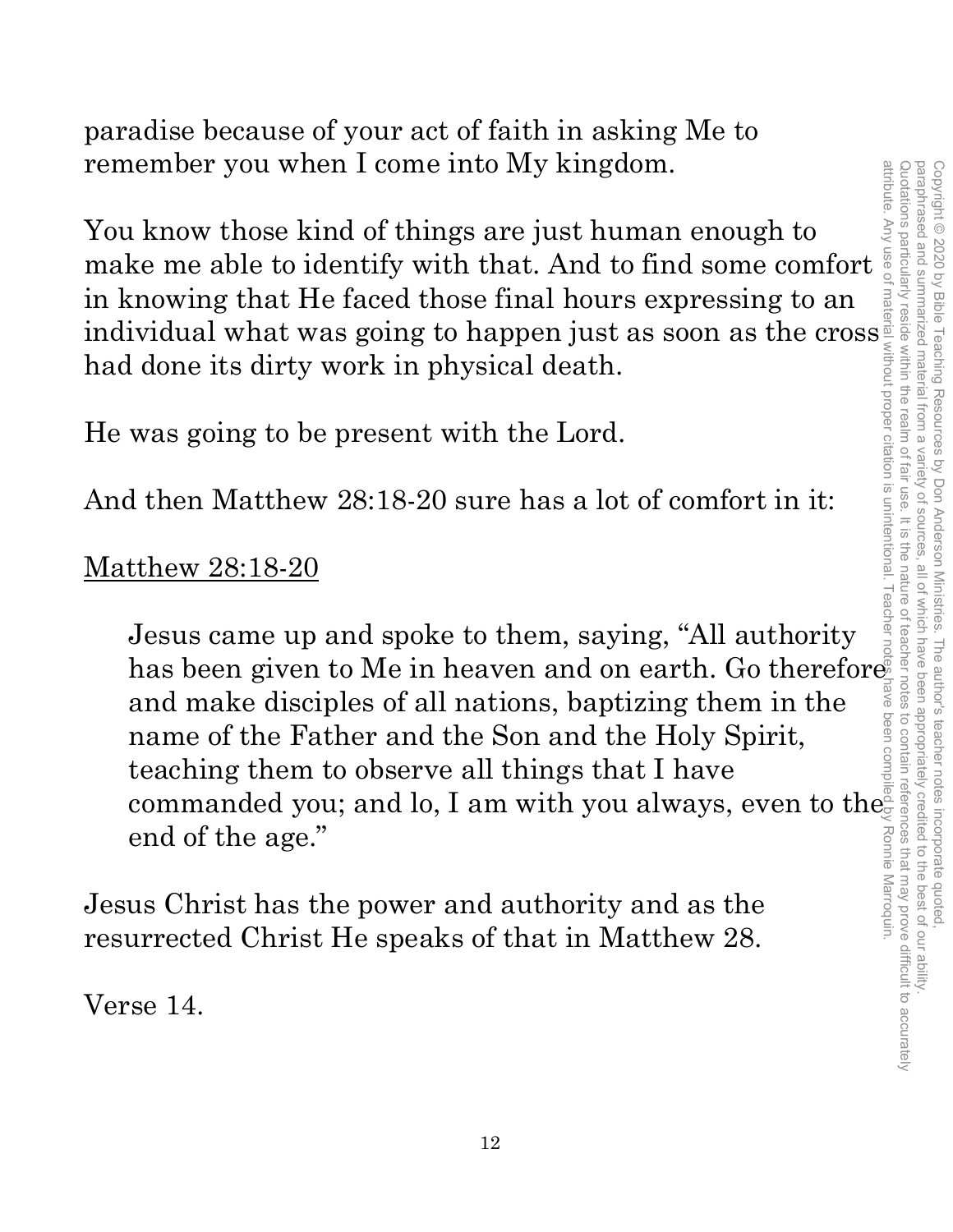# **v. 14 For since we are believing that Jesus died and rose again, even so God will bring with Him those who have fallen asleep through Jesus.**

Now verse 14 is a bridge between the instruction that he's given about physical death and how it's all going to come rose again, even so God will bring with Him those<br>
who have fallen asleep through Jesus.<br>
Now verse 14 is a bridge between the instruction that he's<br>
given about physical death and how it's all going to come<br>
about in the tied together prophetically. But the primary purpose is to teach the comfort to the believer of what happens in physical death.

And so here he says since we all believe that Jesus died and rose again, God's going to do something. He's going to "bring with Him those who have fallen asleep through Jesus" including the thief on the cross that said "remember me when  $\overline{\mathbb{R}}$ You come into Your kingdom."

And so these believers that have died, they're in the city of Thessalonica, when the Lord comes He's going to bring them with Him. And that's the basis of our hope.

Because He lives, we too shall live.

# **v. 15 For this we are saying to you by the word of the Lord, that we who are living, we who are left behind for the coming of the Lord, we shall by no means precede those who fell asleep.**

"For"—REASON, verse 15—"this we are saying to you by the word of the Lord,"—isn't that comforting?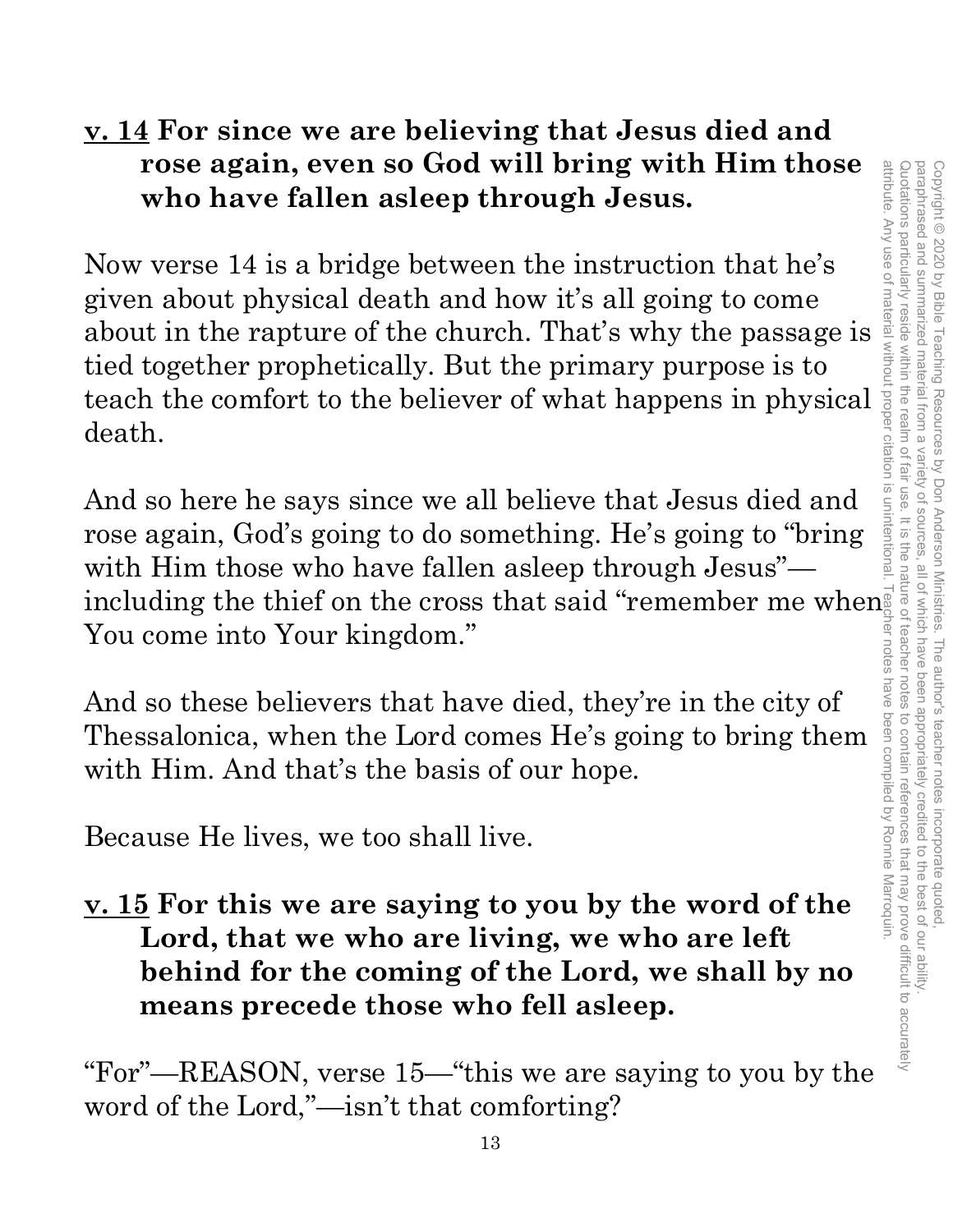Paul wants it quite clear that he didn't make this up and this is not something that he is just snatching out of the air to teach as though it's coming from his head.

"this we are saying to you by the word of the Lord,"

Now comes a powerful message.

"that we who are living,"—and notice where Paul identifies himself. He now says WE. It's like to Paul, he's not going to die before the rapture takes place. Well he happened to be wrong at that point. But it's comforting to all of us sitting is not something that he is just snatching out of the air to<br>teach as though it's coming from his head.<br>
"this we are saying to you by the word of the Lord,"<br>
Now comes a powerful message.<br>
"that we who are living,"—and n smoking when that time comes and the rapture takes place.

"we who are living, we who are"—WHAT?—"left behind"

The rest of them have been absent from the body, present the Lord. They've gone.

"for the coming of the Lord, we shall by no means precede those who fell asleep."

The rest of them have been absent from the body, present the  $\frac{1}{8}$  and  $\frac{1}{8}$  and  $\frac{1}{8}$  and  $\frac{1}{8}$  and  $\frac{1}{8}$  are still if  $\frac{1}{8}$  are still as so and  $\frac{1}{8}$  and  $\frac{1}{8}$  are still if  $\frac{1}{8}$  and at the time of the rapture are not going to precede the Christians who've gone to be with the Lord. They are going to get their new bodies first before we do.

Now, you need to have a little understanding of what takes place at the event called the RAPTURE OF THE CHURCH.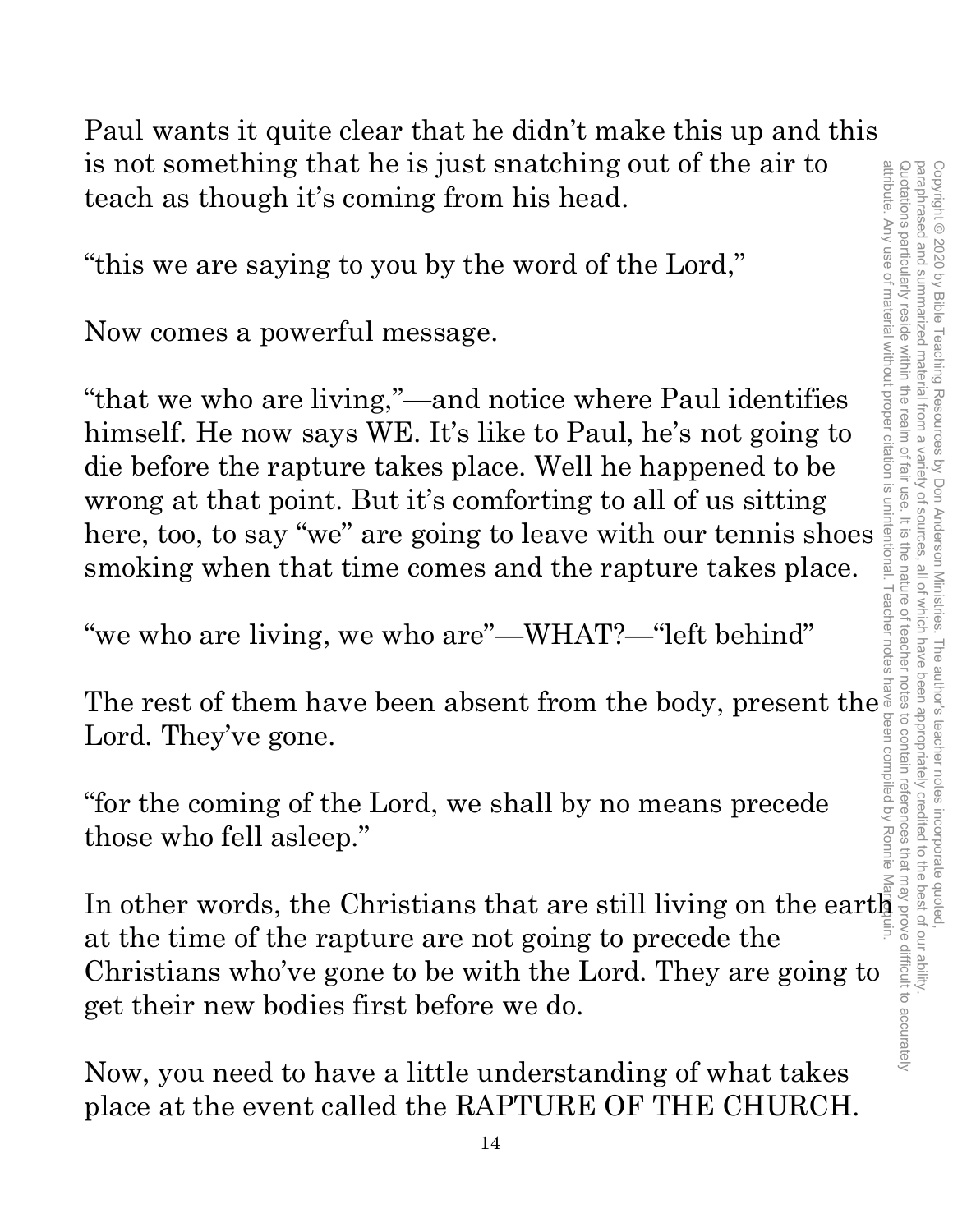Now the word RAPTURE is not in the Bible any more than the word TRINITY is in the Bible, but the message is there.

The word "caught up" in verse 17 in Latin is *rapturo* or "take away," "caught away," "snatched away." So we've gotten the term, Latin term, rapture from that.

In the same way we got the Latin term "Trinity" to define the God-head.

The key passage, the other key passage on the rapture is 1 Corinthians 15:51-53. Listen to him:

1 Corinthians 15:51-53

Behold, I tell you a mystery; we shall not all sleep, [there's your word again] but we shall all be changed, in a moment, in the twinkling of an eye, [just like that] at the last trumpet; for the trumpet will sound, and the dead will be raised imperishable, [see, they're going to come up first] and we shall be changed [right here]. For this perishable must put on the imperishable, and this mortal must put  $\overline{op}$ immortality. Now the word KAPTUKE is not in the Bible any more than<br>the word TRINITY is in the Bible, but the message is there.<br>The word "caught up" in verse 17 in Latin is *rapturo* or "take<br>away," "so we've gotten the<br>term, Latin te

transformation here on earth but we're not going to proceed the people who have already died. They're going to get their new bodies and be with the Lord just ahead of us.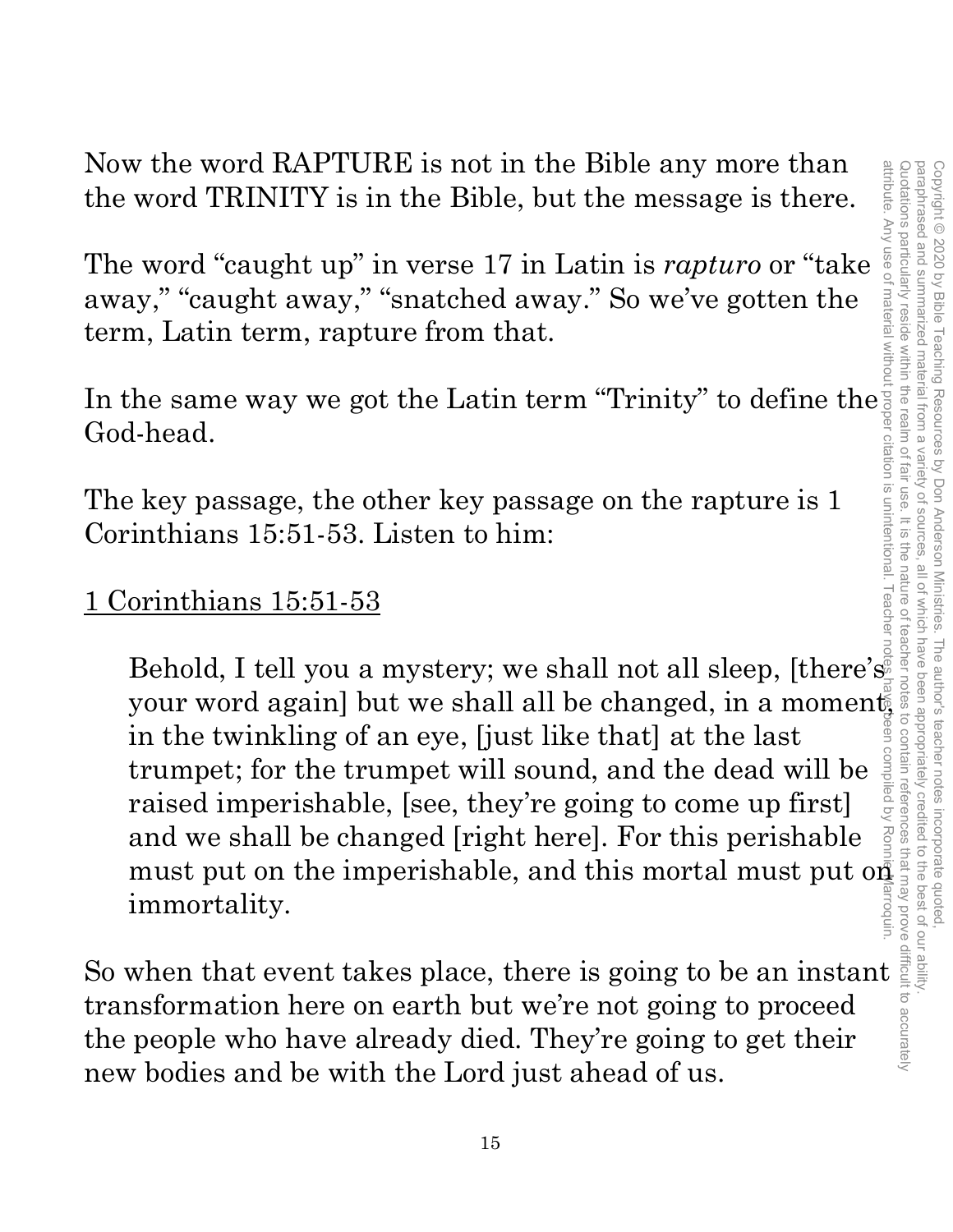Now look at the rest of the verses.

**v. 16 Because the Lord Himself will come down from**  heaven with a cry of command, with the voice of an **archangel, and with the call of the trumpet sounded by God's command; and the dead in Christ shall be raised first. 16 Because the Lord Himself will come down from heaven with a cry of command, with the voice of and archangel, and with the call of the trumpet<br>sounded by God's command; and the dead in Christ<sup>s</sup> and shall be raised firs** 

there are THREE THINGS that are going to happen—with a cry of command, with the voice of an archangel, and with the call of the trumpet sounded by God's command; and the dead in Christ shall be raised first."

They're going to get their new bodies "FIRST" the apostle says.

Now let's take those three things. When this event takes place, that we're talking about here, the Lord is going to descend. He is not coming back to the earth in the Second Coming here.

This has nothing to do with the Second Coming of Christ. This is an altogether different event.

In the Second Coming of Christ His feet are going to touch the Mount of Olives. We'll talk more about that in tonight's session.

Here we've got a meeting in the MEETING IN THE AIR. This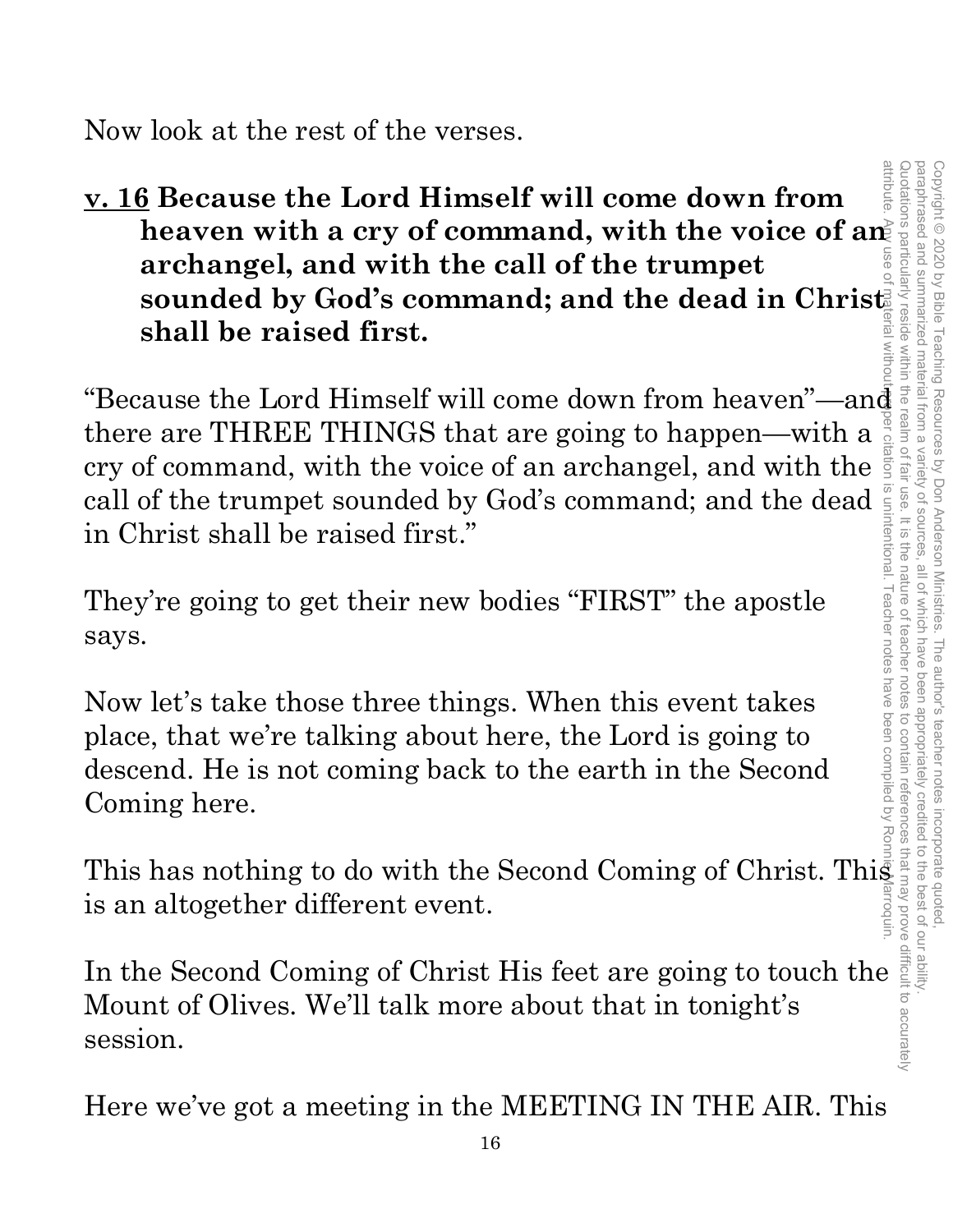paraphrased and summarized material from a variety of sources attribute. Any use of material without proper citation is unintentional. Teacher notes have been compiled by Ronnie Marroquin.Quotations particularly reside within Quotations particularly reside within the realm of fair use. It is the nature of teacher notes to contain references that may prove difficult to accurately paraphrased and summarized material from a variety of sources, all of which have been appropriately credited to the best of our ability. Copyright © 2020 by Bible Teaching Resources by Don Anderson Ministries. The author's teacher notes incorporate quoted Copyright © 2020 by Bible Teaching Resources by Don Anderson Ministries. The author's teacher notes incorporate quoted, all of Which have been appropriately credited to the best of our ability.

has nothing to do with the Second Coming of Christ.

Now I'm aware of the fact that there are divergent schools of thought when it comes to prophetic truth. And we must make a lot of allowances for differences of opinion. a lot of allowances for differences of opinion.

And I feel that the Rapture and the Second Coming are very distinct. And I would hope that as you make a prophetic study and the Lord as you study the scriptures.

Now when this Rapture, this event takes place, there are THREE THINGS that happen.

1. First of all, there is a "cry of command."

And I put John 5:28 there:

# John 5:28

Do not marvel at this; for an hour is coming, in which all who are in the tombs shall hear His voice,

you would come to similar conclusions, but that's between you and the Lord as you study the scriptures.<br>
Now when this Rapture, this event takes place, there are<br>
THREE THINGS that happen.<br>
1. First of all, there is a "cry I always liken it to John chapter 11. Remember after He got through talking to Martha and then He met Mary, they went out to the cemetery. Remember that?

And when He got out there, what did He say?

He prayed to the Father after they rolled away the stone and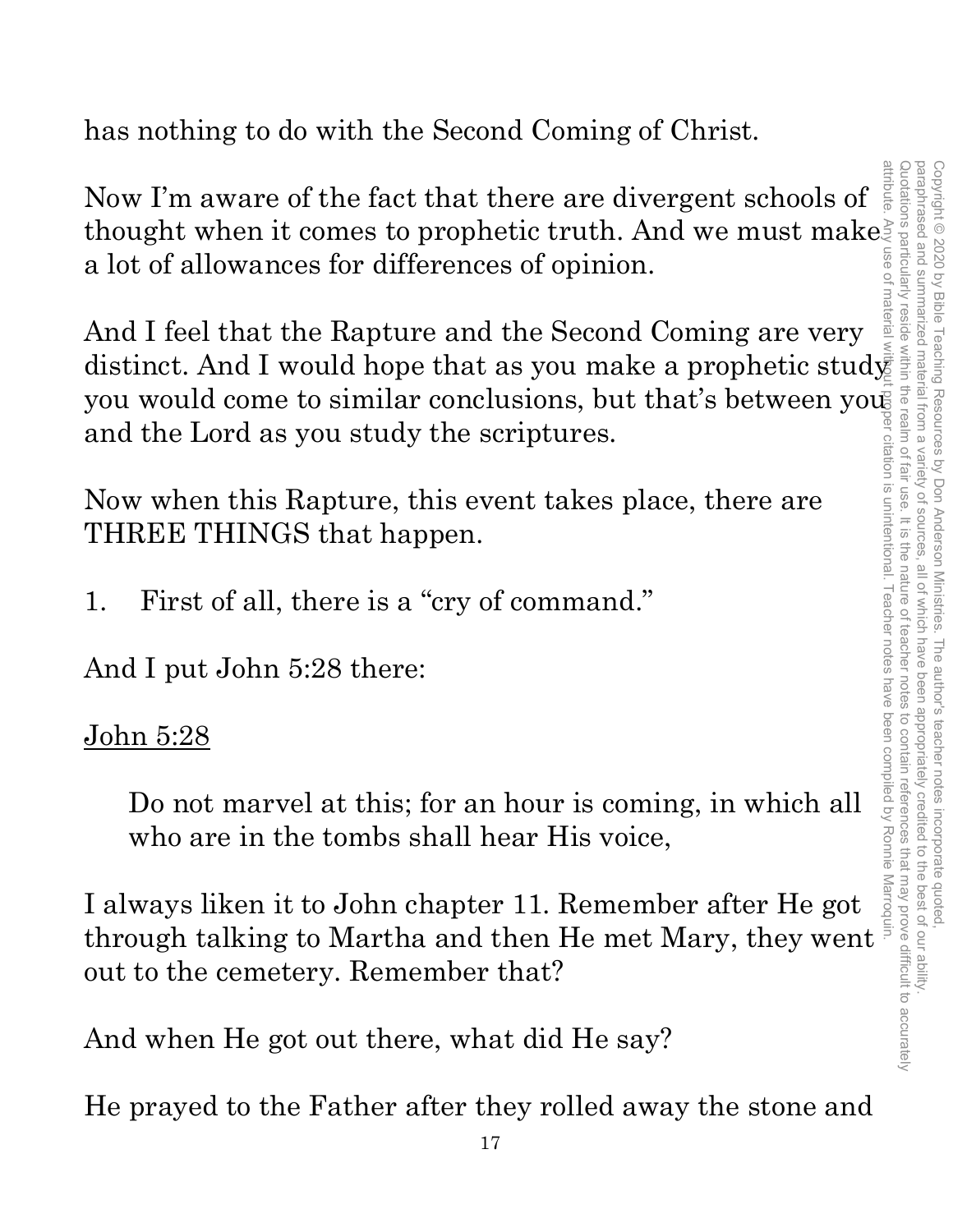He said with a cry of command "Lazarus, come forth!"

Now if He had not said Lazarus, the resurrection would have taken place. But He specifically called one. And I take it that that cry of command is "come forth."

There are those that believe that in Revelation chapter 4 where John is commanded "Come up hither!" is really the cry that is made at this point.

The Lord is saying "Come home!" and instantaneously these things are all going to happen.

"The Lord Himself will come down from heaven with a cry of command, with the voice of the archangel"—and there's only command, with the voice of the archangel"—and there's only all one, so that's Michael—"with the call of the trumpet sounded by God's command."<br>
There is a great sound like a trumpet.<br>
Do you remember back in the book of E by God's command."

There is a great sound like a trumpet.

Do you remember back in the book of Exodus when the Lord descended on Mt. Sinai in the giving of the Law that it sounded like a horrible trumpet blast? That's the picture.

It is just a great sound to let us know that the time is now here.

Ok, when those three things happen:

1. "cry of command,"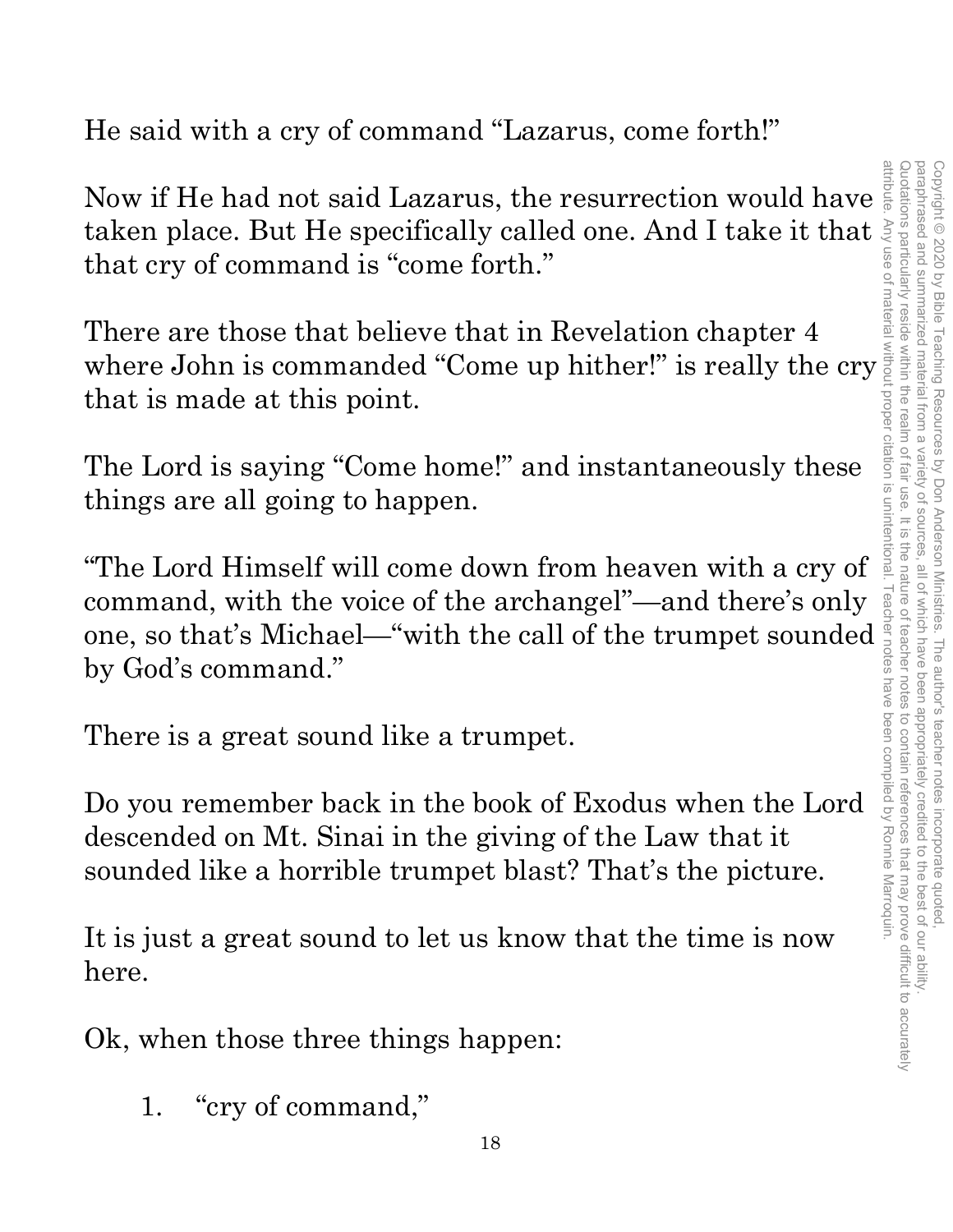and you've got:

2. "the voice of the archangel,"

and you've got:

3. the voice "of the trumpet."

When those three things happen, what then happens?

The little word "then" in verse 17 tells you what's going to take place in response to that. Now let's look at it closely.

# **v. 17 Then we who are living, who are left behind, shall be caught up together with them in the clouds to meet the Lord in the air, and so we shall always be with the Lord.**

"We who are living, who are left behind,"—Paul is still putting himself with the living group here—"shall be caught up together with them in the clouds to meet the Lord in the air, and so we shall always be with the Lord."

Ok, now in response to those three things in verse 16, you've got three things that happen in verse 17.

First we learn here that the "dead in Christ" shall be raised first, "Then we who are living, who are left behind, shall be caught up together with them in the clouds" so shall we ever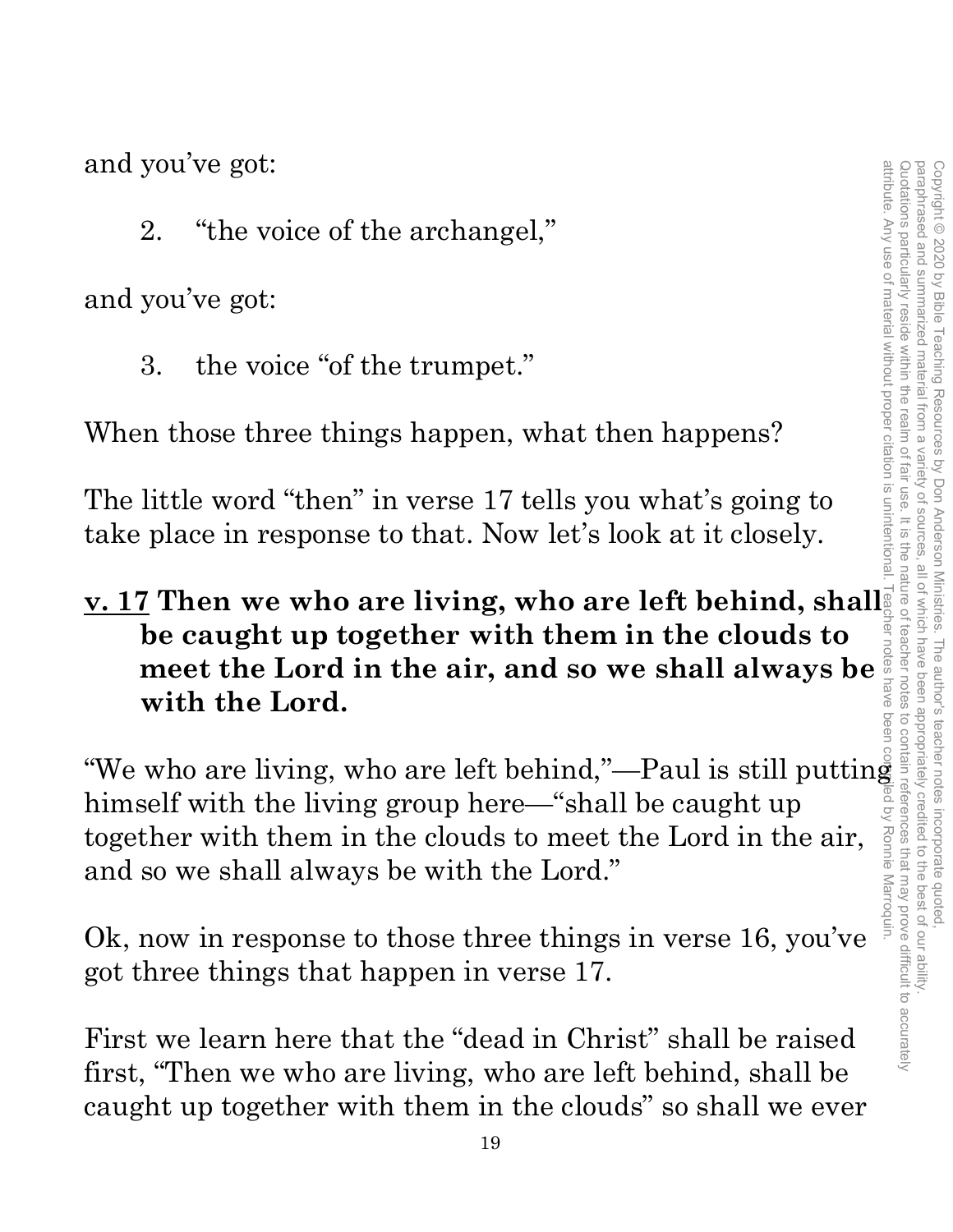be with the Lord.

Now I want to spend some time on that word "caught up" for just a minute but because we're now in the realm of prophetic truth, I want to define some schools of theological thought so you can put a handle on where you are and you can tell somebody with some sense of coherency and confidence "this is what I believe." attribute. Any use of material without proper citation is unintentional. Teacher notes have been compiled by Ronnie Marroquin.

First of all, we want to deal with those who are:

1. PRE-MILLENNIAL.

What is it to be a Pre-Millennialist?

A Pre-Millennialist is a person who believes that Christ is going to come BEFORE He rules and reigns for a 1,000 years on earth—Pre-Milli—1,000. He's coming to set up His kingdom and He's going to rule and reign for a 1,000 years here on earth. That's Revelation 20. That's a Pre-Millennialist.

Then you hear of a:

# 2. POST-MILLENNIALIST.

These are people who believe that we're in the millennium and it's going to keep on getting better and better and better. And that's the only millennium we're to enjoy. That school is fading fast with the corruption of society.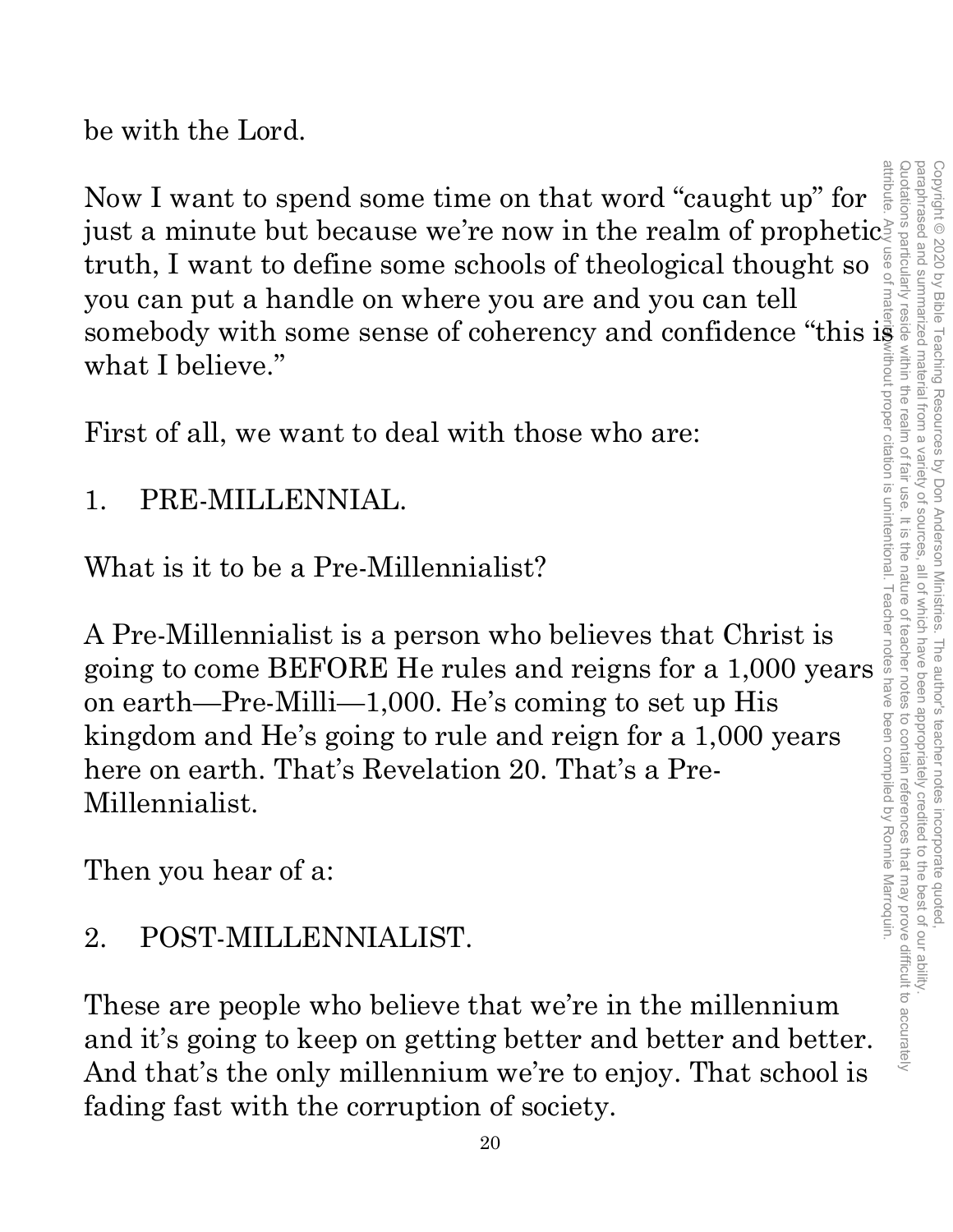Then there is the third school that's probably the largest of all and that is the:

3. A-MILLENNIALISTS.

They don't believe that there is going to be a literal millennium.

And the reason these theologians feel that way is they believe that the church today is taking the place of Israel and therefore there is no need to fulfil anything for Israel because we have all the promises of Abraham and of the Davidic covenant given to us. And so they are A-Millennialists.

I would dare say that the majority of those in your major denominations are A-Millennialists.

Now there are another couple that aren't quite so dominant but I've run into both of these.

One guy says "I'm a PRO-MILLENNIALIST. I'm for it."

Another guy says "I'm a PAN-MILLENNIALIST. It's all going to pan out in the end."

So, pick your school.

Now, that's the Kingdom.

The other school has to do with the RAPTURE. We just got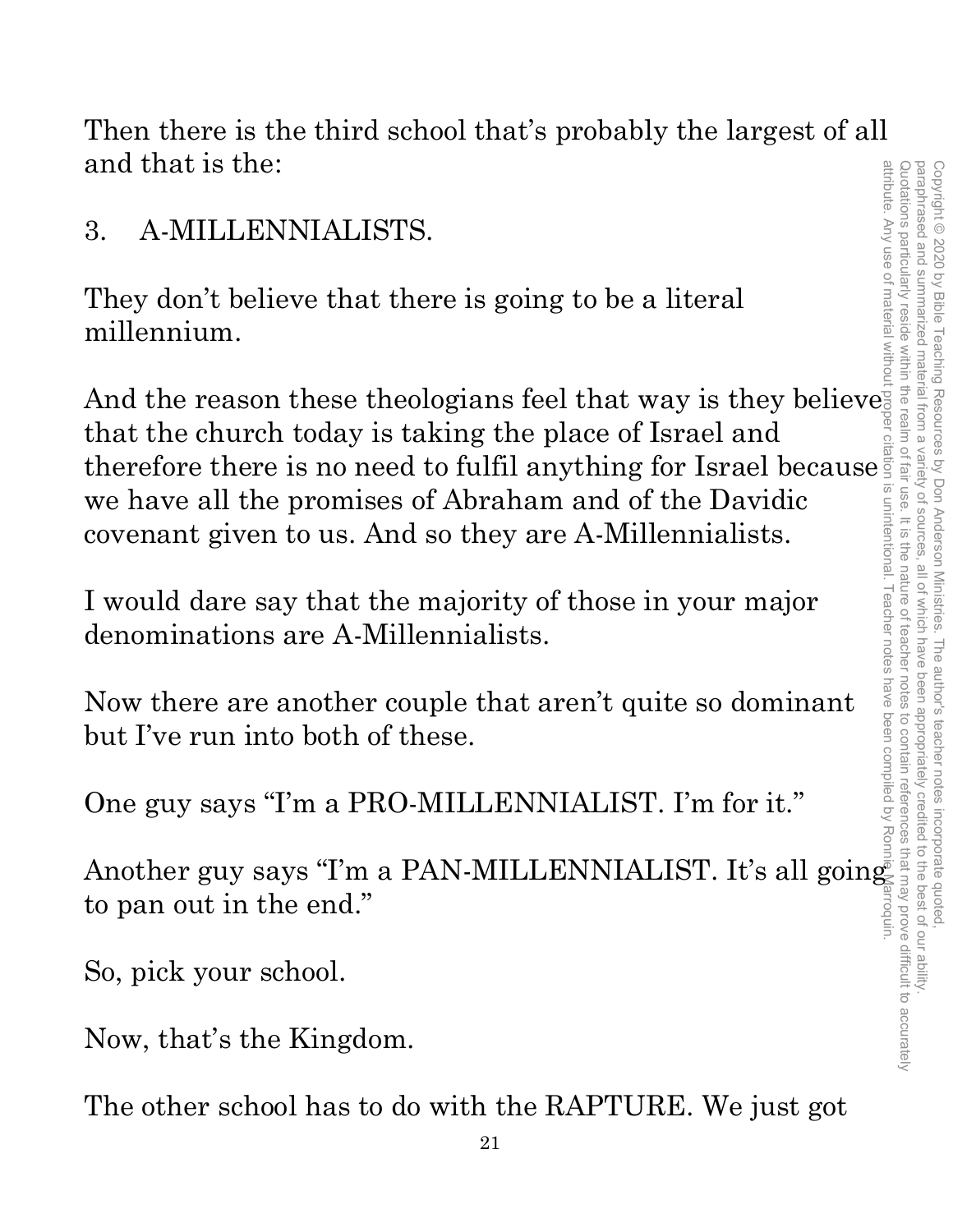through talking about it.

And you need to get a handle on this because tonight's study is going to talk more about it. It's almost the same.

1. There are the PRE-TRIBULATIONISTS.

These are the people who believe that Jesus is going to come to snatch His church home before you have this horrible to snatch His church home before you have this horrible<br>period of tribulation on the earth—which is 7 years long. And<br>we're going to talk about it tonight a little bit in the "day of<br>the Lord."<br>Ok, you got that in your mi we're going to talk about it tonight a little bit in the "day of the Lord."

Ok, you got that in your mind? Pre-Tribulationists.

Now there are the other school of thought who believe they are:

2. MID-TRIBULATIONISTS.

That 7 year period is divided into two 3 1/2 year periods and there are people who believe that the church is going to be snatched out of here half-way through that thing—at the 3  $1/\bar{2}$ year mark.

And then then there are the:

3. POST-TRIBULATIONISTS who believe that the Second Coming and the Rapture are the same.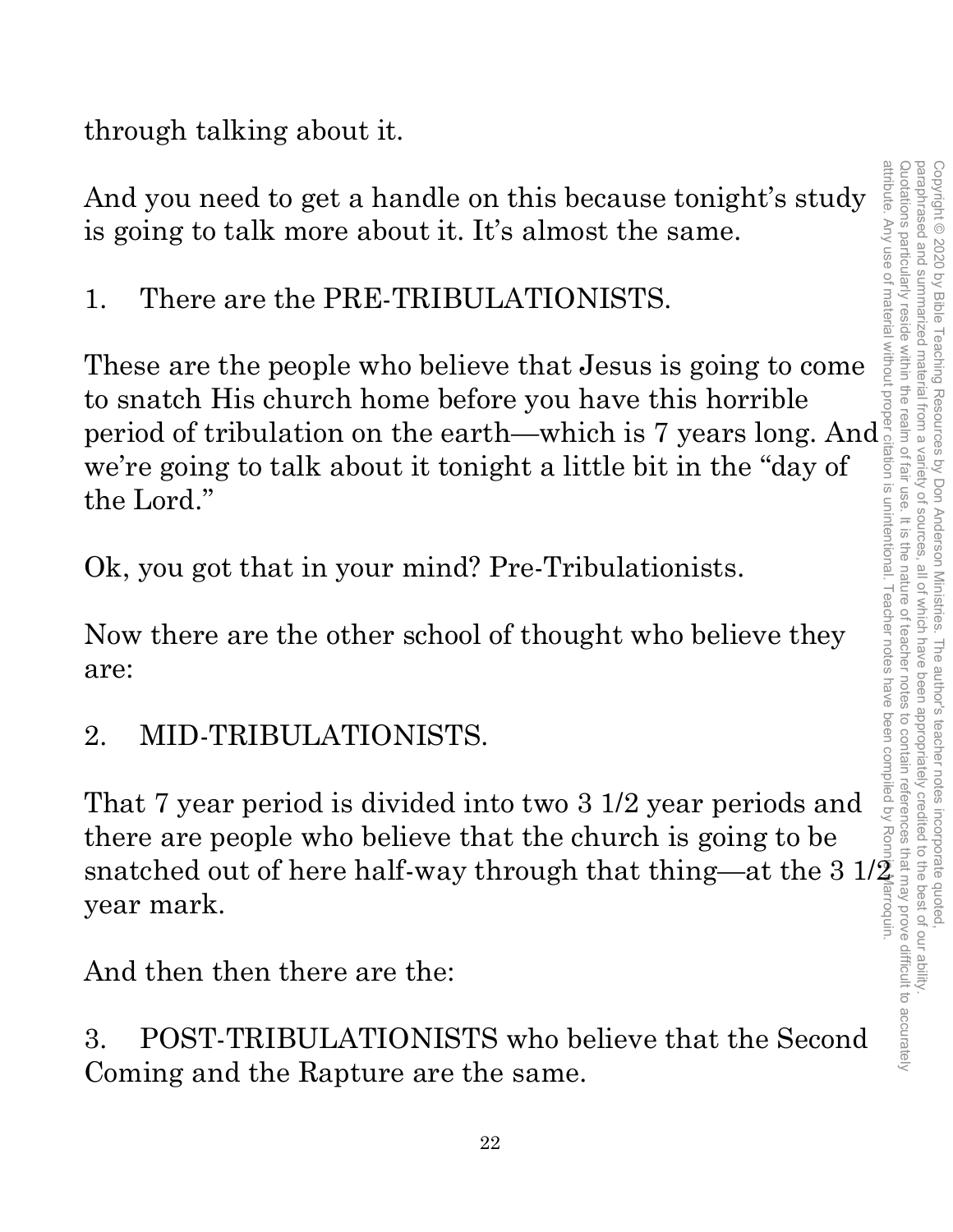And it's going to be "WHOO!" we're going to go up and come down. And that's all going to take place and they melt the passages together as a Post-Tribulationist.

And there are a lot of people who hold to that school.

Now I don't think you've got any problem to understand that Don Anderson is a PRE-TRIBULATIONIST, PREdown. And that s all going to take place and they melt the<br>passages together as a Post-Tribulationist.<br>And there are a lot of people who hold to that school.<br>Now I don't think you've got any problem to understand that<br>Don of view for the rest of my life until there comes some other understanding. Because I really have studied and I feel very comfortable with this position.

I believe the safest place in Biblical interpretation is to be a person who holds to the literal view of scripture unless there is something very clearly stated that it is a symbol or that it is saying something that can be spiritualized in some way. And there's only one place that I know of in scripture that takes down. And that's all going to take place and they melt the<br>passages together as a Post-Tribulationist.<br>And there are a lot of people who hold to that school.<br>Now I don't think you've got any problem to understand that<br>Don when Paul uses an allegory of Abraham and Sarah and Hagar<br>in relationship to the Law and our freedom from the Law.<br>Now, having gotten that before you, let's take a moment on<br>the words "caught up." in relationship to the Law and our freedom from the Law.

Now, having gotten that before you, let's take a moment on the words "caught up."

Are there places in scripture where people are "caught up"?

Well Acts 1:9 is a great illustration. Jesus ascends into heaven right in their presence. And we read in Acts 1:9: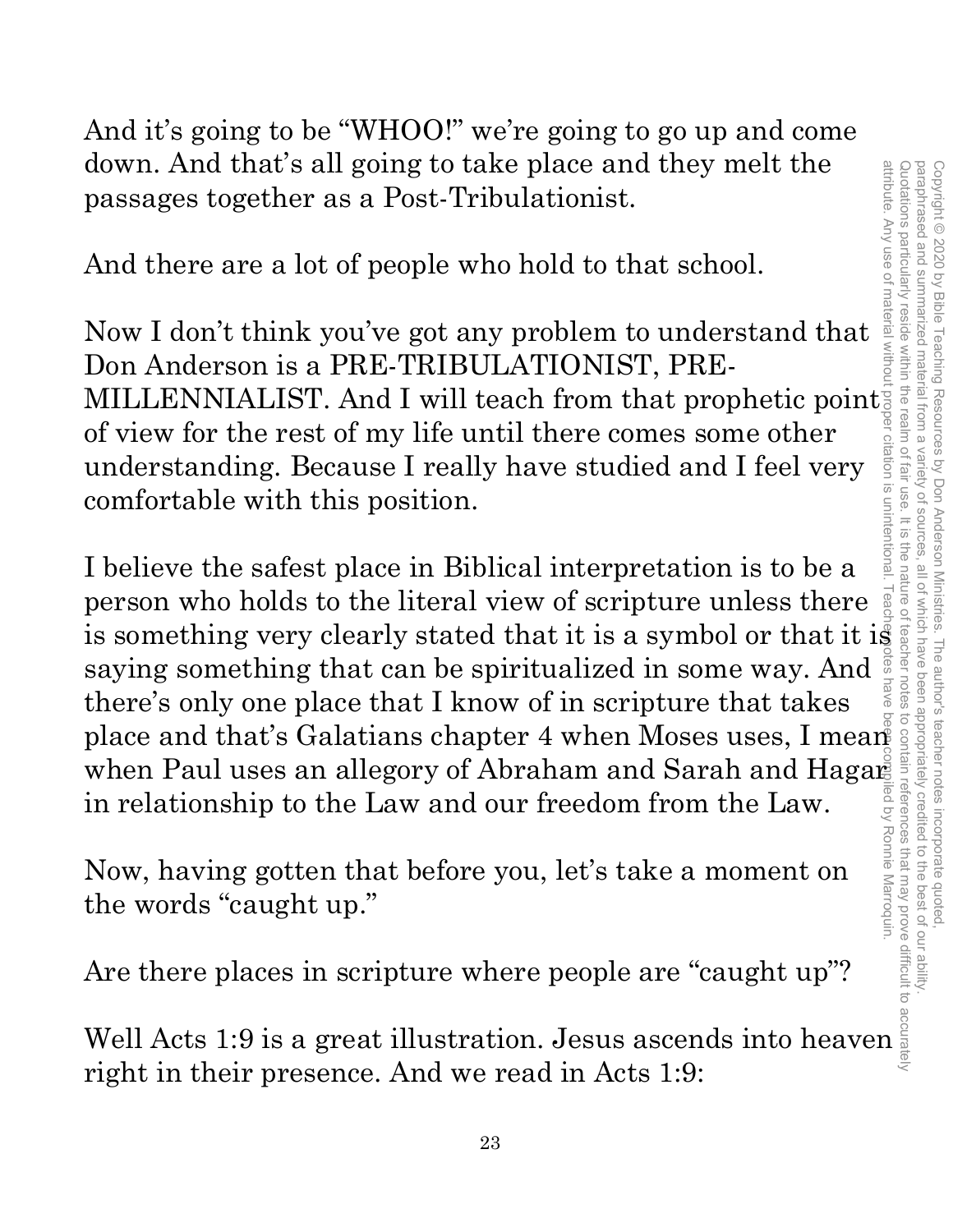## Acts 1:9

were looking on, and a cloud received Him out of their sight.

Acts 8:39 is another great one. The Lord put Philip down on the Gaza Strip and he meets an Ethiopian eunuch and leads the guy to the Lord. They stop and have a little baptismal service there and Acts 8:39 says:

#### Acts 8:39

And when they came up out of the water, the Spirit of the Lord [same words] snatched Philip away; and the eunuch saw him no more, but went on his way rejoicing.

Same word again, 2 Corinthians 12:2. Paul says:

# 2 Corinthians 12:2

After He had said these things, He was lifted up while they<br>were looking on, and a cloud received Him out of their<br>sight.<br> $\sim$ 8:39 is another great one. The Lord put Philip down on<br>Gaza Strip and he meets an Ethiopian eun I know a man in Christ who fourteen years ago—whether in the body I do not know, or out of the body I do not know. God knows—such a man was caught up to the third heaven.

So yes, there is scriptural precedent for being snatched out of here or "caught up."

Now I don't' want to scare you but there is nothing in the way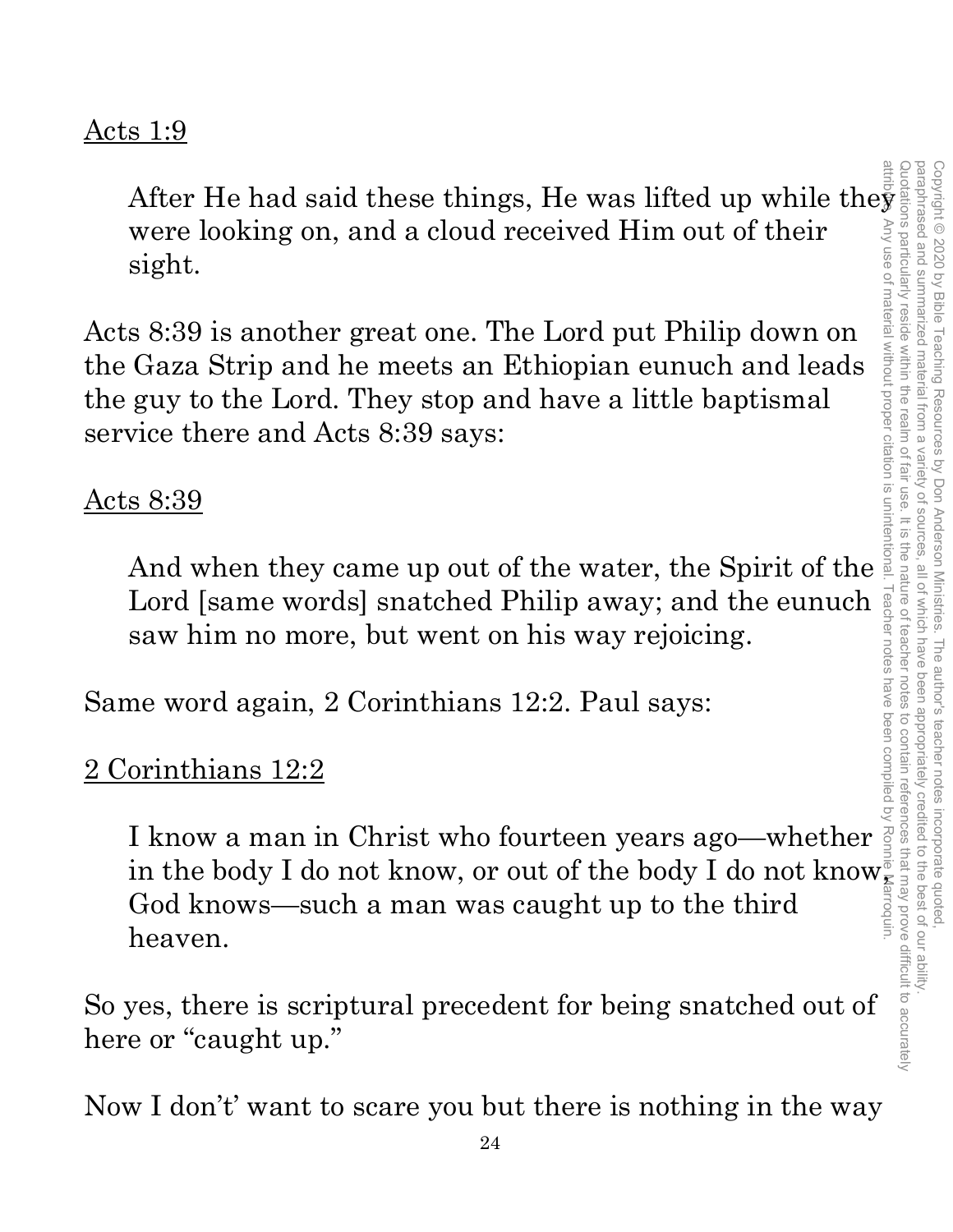Quotations particularly reside within the realm of fair use. It is the nature of teacher notes to contain references that may prove difficult to accurately paraphrased and summarized material from a attribute. Any use of material without proper citation is unintentional. Teacher notes have been compiled by Ronnie Marroquin.Quotations particularly reside within the realm of fair use. It is the nature of teacher notes to contain references that may prove difficult to accurately paraphrased and summarized material from a variety of sources, all of which have been appropriately credited to the best of our ability. Copyright © 2020 by Bible Teaching Resources Copyright © 2020 by Bible Teaching Resources by Don Anderson Ministries. The author's teacher notes incorporate quoted, variety of by Don Anderson Ministries. all of which have been The author's teacher notes incorporate quoted appropriately credited to the best of our ability

of the Rapture occurring this morning. I mean it could have occurred after the study last night before the study today.

There is nothing prophetically that has to be fulfilled before the rapture of the church.

Now there's some prophetic students who believe that the Temple has got to be rebuilt in Jerusalem and the gospel's got to go to the ends of the earth but I don't read my text that way. I see nothing in the way.

I do know that the Jews have got the cornerstone over there. They're getting ready to lay it. It was going to stir such a riot when they got ready to do it before that they put it away for  $a^{\frac{3}{2}}$ while.

They've got over 65 of the instruments of sacrifice already. They've got full designs on restoring temple worship.

I think the thing that brings most credibility to prophetic studies is the fact that they've been there since 1948. Wake while.<br>
They've got over 65 of the instruments of sacrifice already.<br>
They've got full designs on restoring temple worship.<br>
I think the thing that brings most credibility to prophetic<br>
studies is the fact that they've be attention because time is running out. They're back in the land!

Barbara Johnson said it well:

(*Splashes of Joy in the Cesspools of Life* by Barbara Johnson)

HE'S GONNA TOOT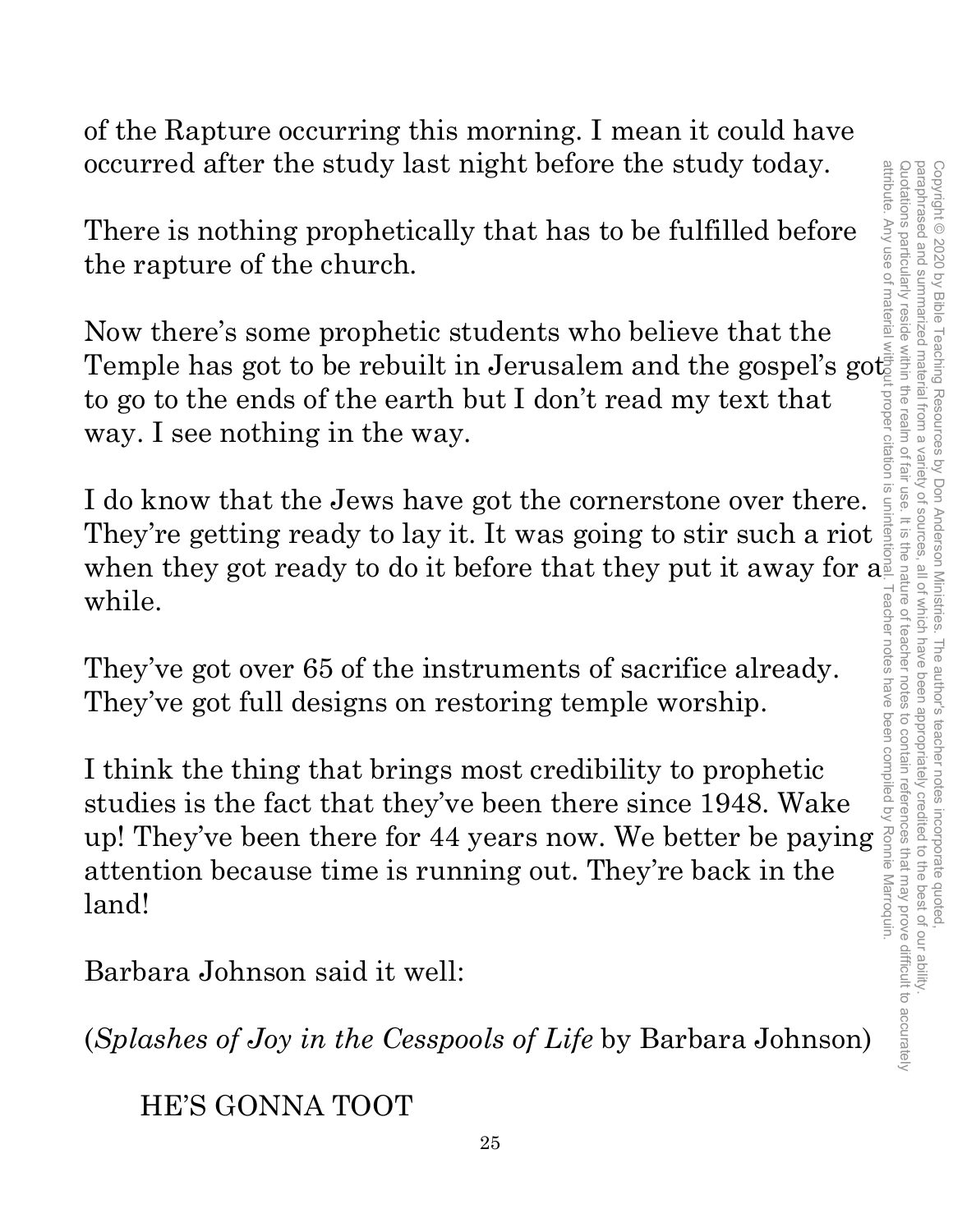# AND WE'RE GONNA SCOOT! p. 198

You know, we're getting out of here! We're going to glory.

The problem is, with regard to the Rapture, we've got some kooks running around who are trying to predict it.

And you know, it's not for us to know the times and seasons.

When we read this:

When September 1, 1989, came and went, Edgar Whisenant was still here along with millions of other people who expect to be taken into heaven during the rapture they believe is prophesied in the book of Revelation. Whisenant, a retired NASA engineer, originally predicted that the rapture would take place September 13, 1988. When last year's date proved to be inaccurate, he recalculated and came up with this year's prediction. When it proved inaccurate, Whisenant's reaction was, "I guess God doesn't always do things the way man thinks He will."

(From InfoSearch 2.21)

That's exactly right.

It will come exactly on schedule just like the first coming took place.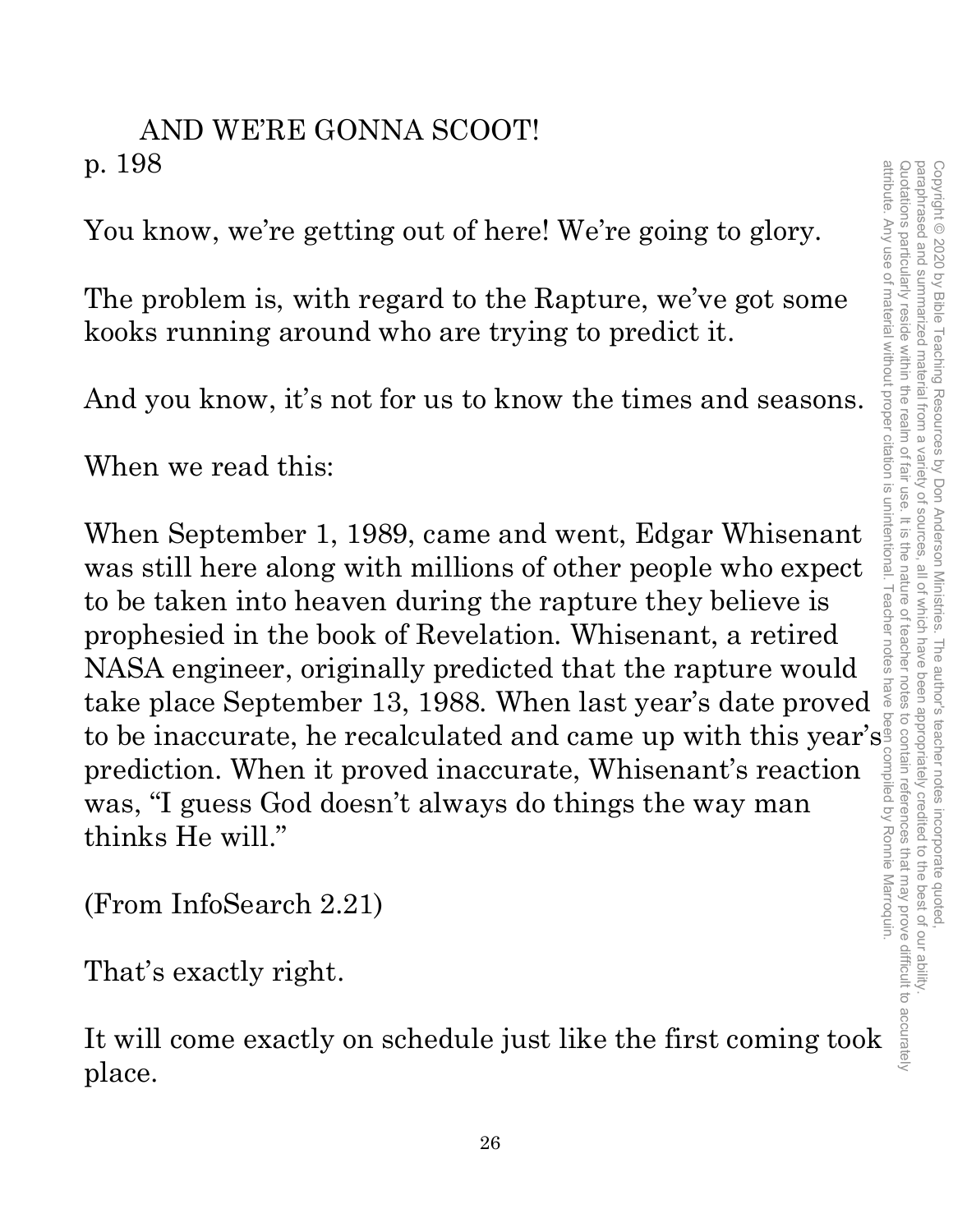# Galatians 4:4, 5

When the fullness of time was come, God sent forth His Son…

And you can count on it. You can stake your life on it. You can stake your eternal destiny on it. Christ is coming back to snatch His church home, as I read these verses. attribute. Any use of material without proper citation is unintentional. Teacher notes have been compiled by Ronnie Marroquin.

"we shall always be with the Lord."

Verse 18.

# **v. 18 So keep on encouraging one another with these words.**

I put down 2 Timothy 4:6-8:

# 2 Timothy 4:6-8

I am already being poured out as a drink offering, and the time of my departure has come. [INTERESTING] I have fought the good fight, I have finished the course, I have kept the faith; in the future there is laid up for me the crown of righteousness, which the Lord, the righteous Judge, will award to me on that day; and not only to me, but also to all those who loved His appearing.

So when it comes to physical death, when it comes to facing the possibility that we can be raptured even before we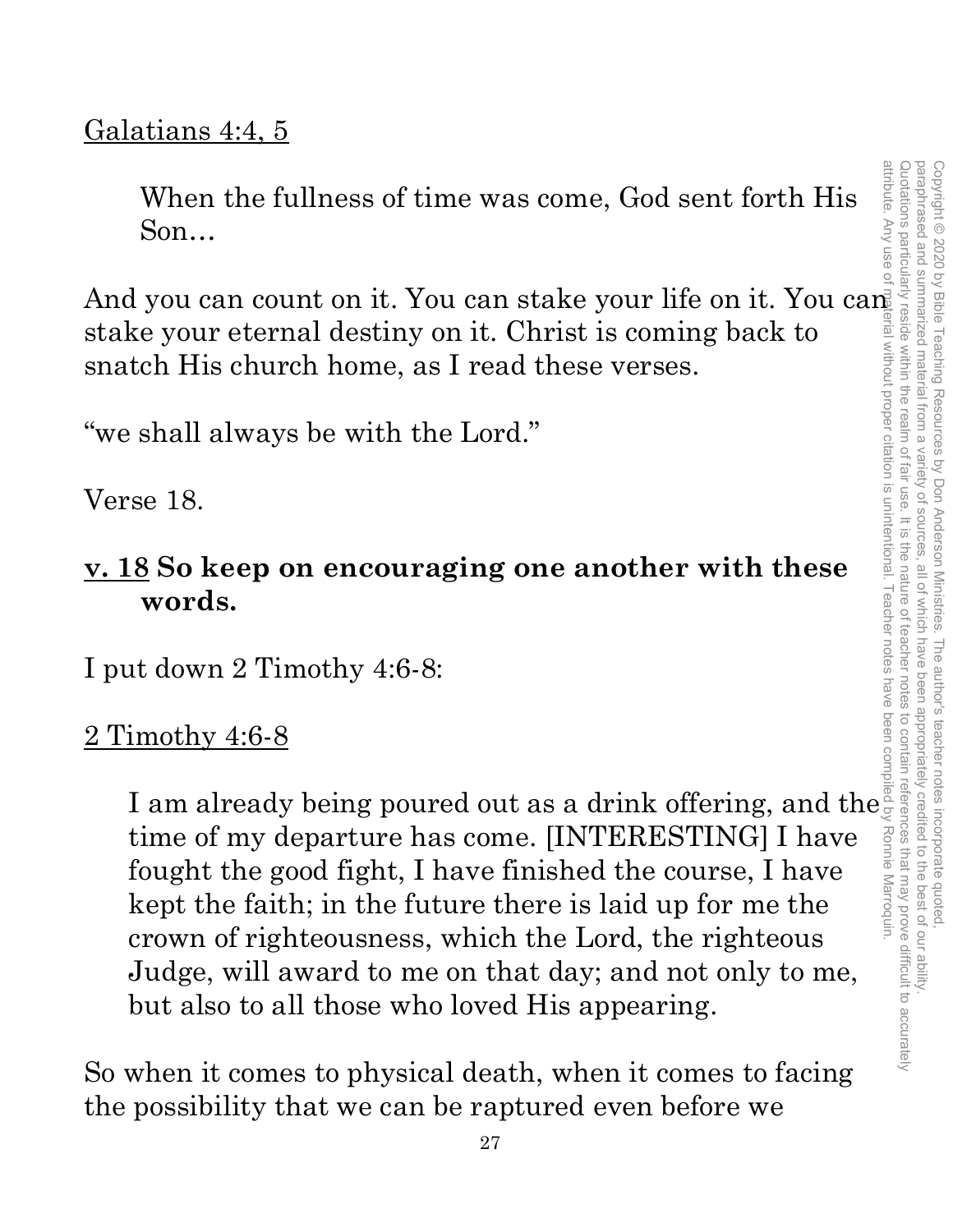experience physical death, we need to remember Psalm 116:15:

Psalm 116:15

Precious in the sight of the Lord is the death of his saints.

The hymn writer was right.

They say we are nearing a sunset, And life with its meaning is past. Ah, no, we are nearing the sunrise And life in its fullness at last.

The sun of life's day is fast sinking, And the shadows of twilight have come, But there's no darkness of night in our spirits; We have glimpsed the bright glory of home.

Our steps may be faltering and feeble, Our eyes dim and faded may be; But we're walking triumphant with Jesus, And His beauty more clearly we see.

Do not pity the weakness and frailty Of bodies once active and strong. Our spirits are quick and unconquered, And our hearts overflowing with song. (source unknown)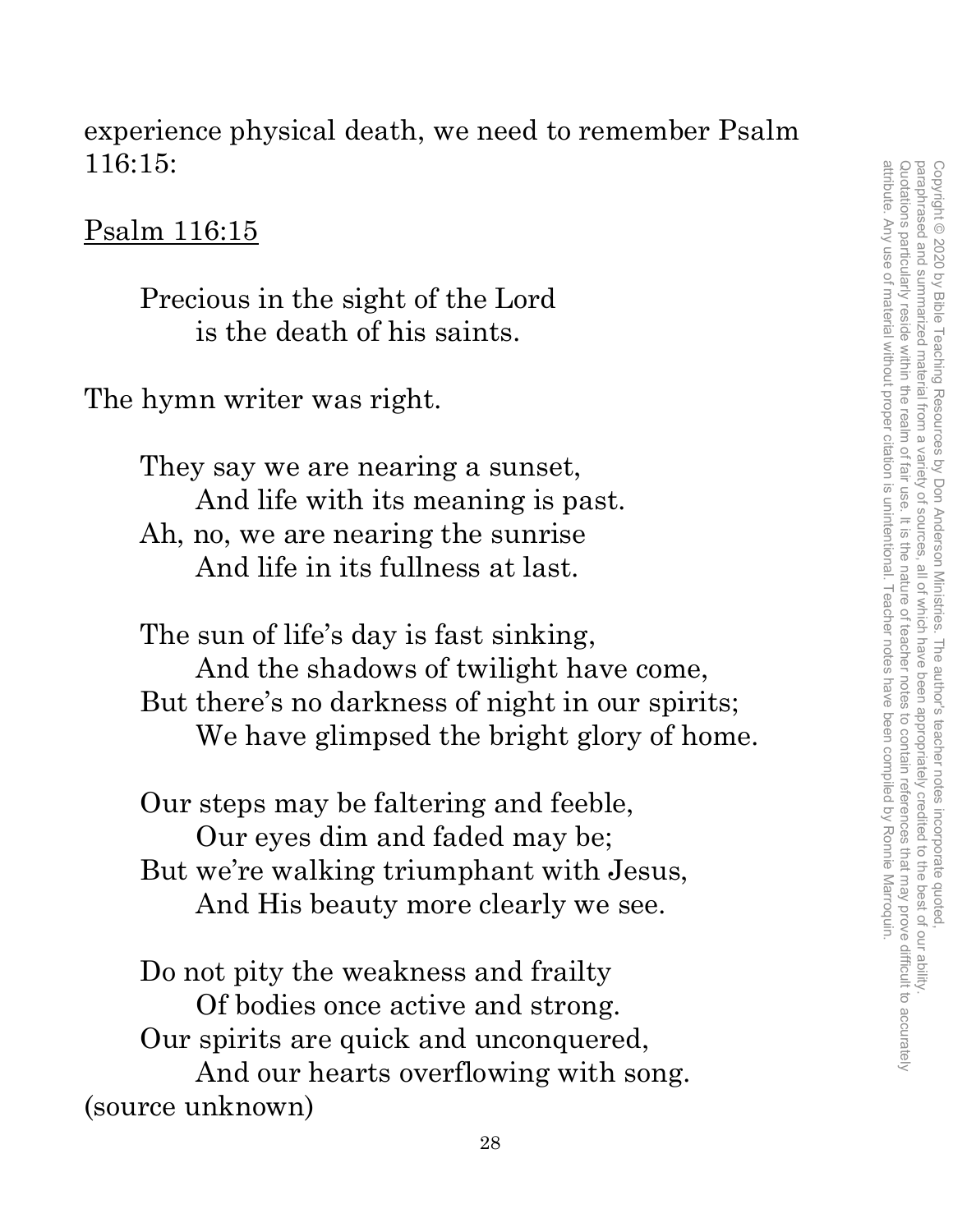There are nine lessons that come from this passage. Here they are.

Lesson #1: Death for the believer is like falling asleep.

Lesson #2: We have a hope that is steadfast and sure.

Lesson #3: Because we have a living Savior, He can and will return again.

Lesson #4: When He comes back, He will bring along with Him all those who have died knowing Christ.

Lesson #5: In the resurrection, the dead in Christ shall precede those who are still remaining upon the earth.

Lesson #6: The Lord himself is the One who is going to be coming down from heaven to take us to the place that He has gone to prepare.

Lesson #7: The dead in Christ shall be raised first, then those  $\frac{1}{2}$ who are living will be caught up.

Lesson #8: At the rapture, all the believers are going to be meeting the Lord in the air.

Lesson #9: We are commanded to be encouraging one another with these words.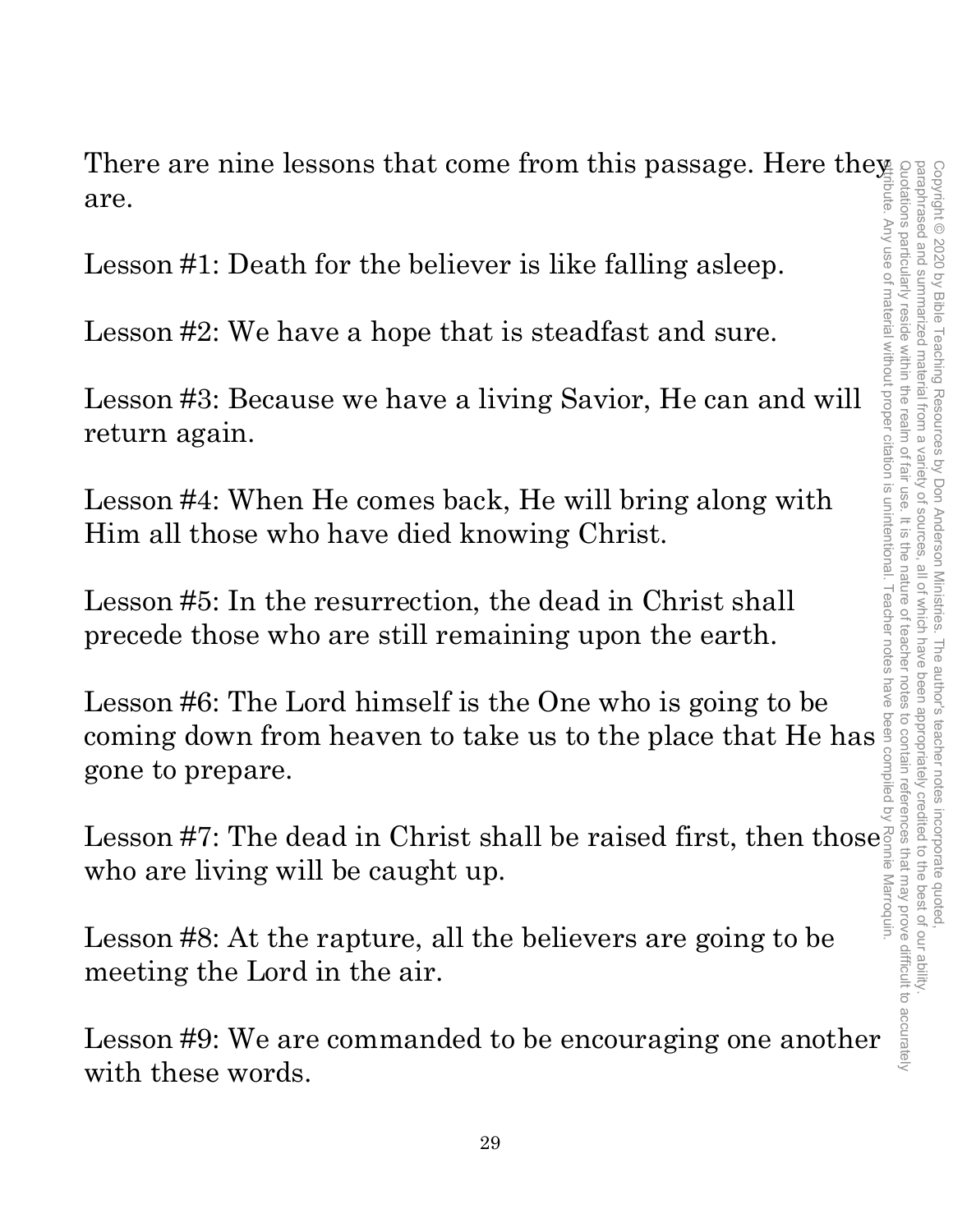You know one of D. L. Moody's favorite hymns was "The Sands of Time are Sinking."

The sands of time are sinking, The dawn of heaven breaks; The summer morn I've sighed for— The fair, sweet morn awakes: Dark, dark hath been the midnight, But dayspring is at hand, And glory, glory dwelleth In Immanuel's land.

O Christ, He is the fountain, The deep, sweet well of love! The streams on earth I've tasted More deep I'll drink above: There to an ocean fullness His mercy doth expand, And glory, glory dwelleth In Immanuel's land.

The Bride eyes not her garment, But her dear Bridegroom's face; I will not gaze at glory But on my King of grace. Not at the crown He giveth But on His pierced hand: The Lamb is all the glory Of Immanuel's land. (source unknown)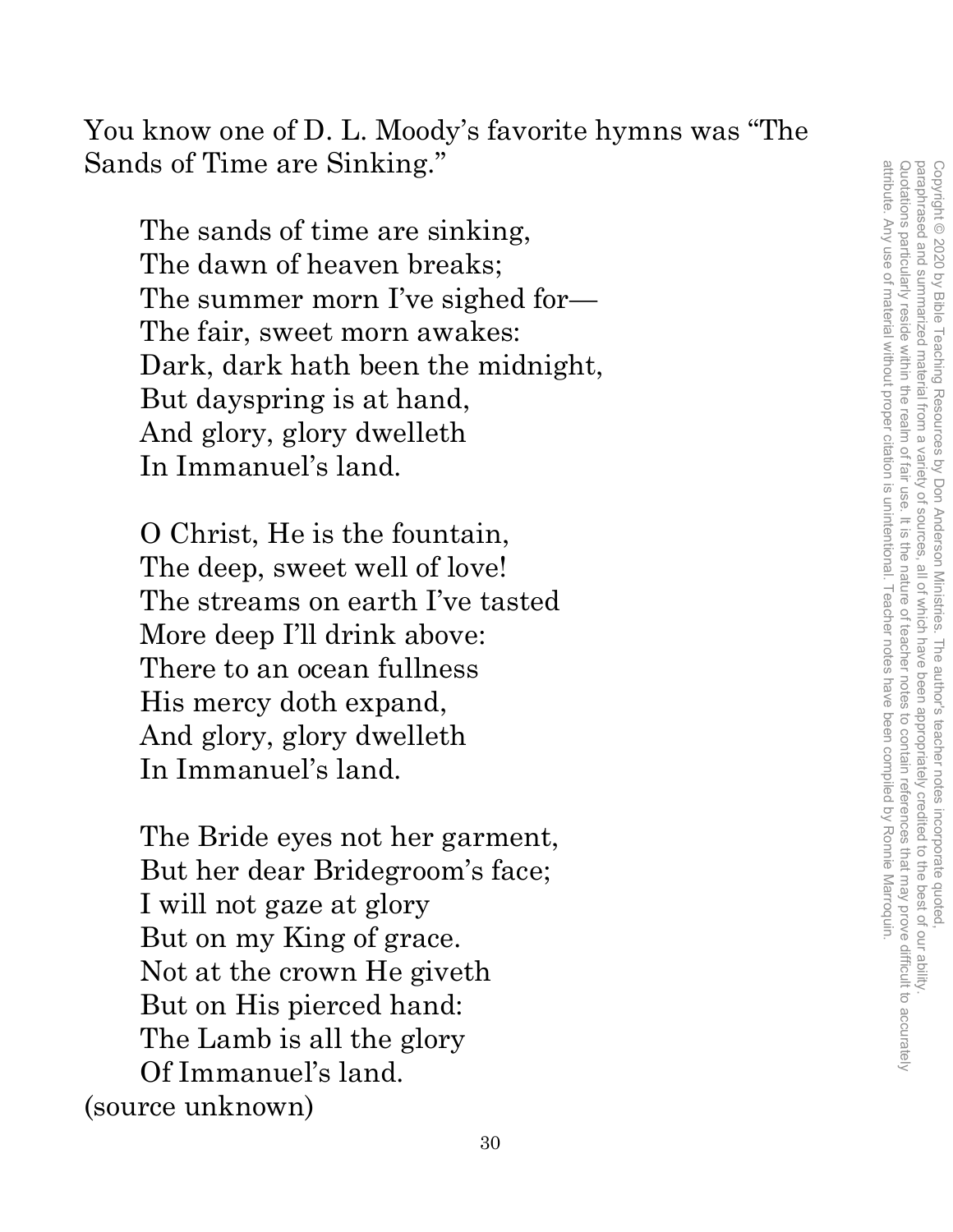paraphrased and summarized material from a attribute. Any use of material without proper citation is unintentional. Teacher notes have been compiled by Ronnie Marroquin.Quotations particularly reside within the realm of fair use. It is the nature of teacher notes to contain references that may prove difficult to accurately paraphrased and summarized material from a variety of sources, all of which have been appropriately credited to the best of our ability. Copyright © 2020 by Bible Teaching Resources Copyright © 2020 by Bible Teaching Resources by Don Anderson Ministries. The author's teacher notes incorporate quoted, variety of sources by Don Anderson Ministries. The author's teacher notes incorporate quoted all of Which have been appropriately credited to the best of our ability

You know I've shared some things with you about Henri Nouwen this Catholic theologian. But in this book he's talking about death after he had that accident along the road and got hit in the back and then he survived, miraculously those arduous hours as medical technology took over. He says this:

## (*Beyond the Mirror: Reflections on Death and Life* by Henri J. M. Nouwen)

My deep desire to be united with God through Jesus did not spring from disdain for human relationships but from an acute awareness of the truth that dying in Christ can be, indeed, my greatest gift to others. In this perspective, life is a long journey of preparation—of preparing oneself to truly die for others. It is a series of little deaths in which we are asked to release many forms of clinging and to move increasingly from needing others to living for them.

[But it's a continuous process of releasing. Just like Moses was asked to release the staff and to let it go.]

The many passages we have to make as we grow from childhood to adolescence, from adolescence to adulthood, and from adulthood to old age offer ever-new opportunities to choose for ourselves or to choose for others. During these passages, questions such as: Do I desire power or service; do I passages, questions such as: Do I desire power or service; do I strive for a successful want to be visible or remain hidden; do I strive for a successful  $\frac{1}{8}$  career or do I keep following my vocation? keep coming up career or do I keep following my vocation? keep coming up and confront us with hard choices. In this sense, we can speak about life as a long process of dying to self, so that we will be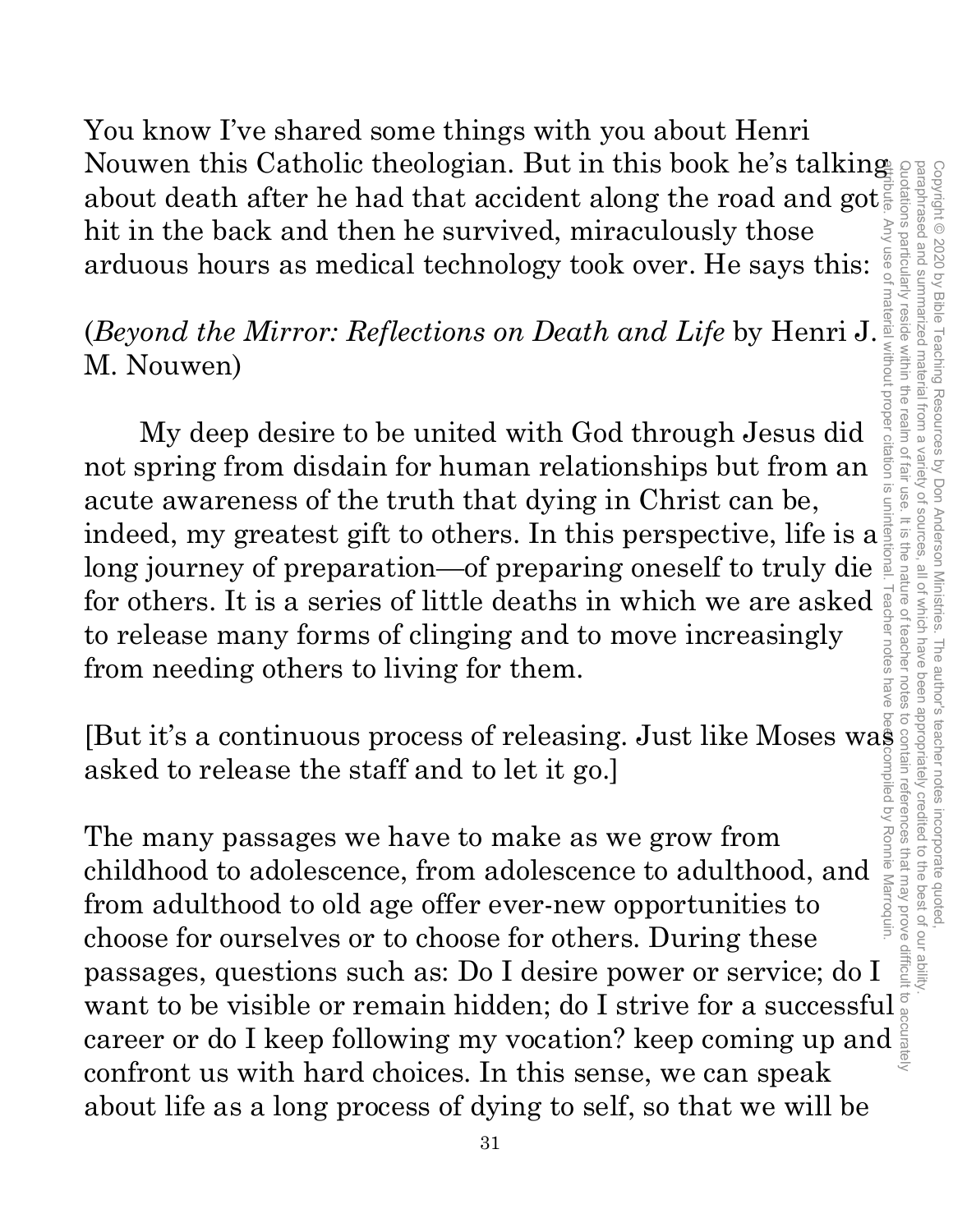able to live in the joy of God and give our lives completely to others. pp. 53-54

And then he ends with this:

(*Beyond the Mirror: Reflections on Death and Life* by Henri J. M. Nouwen)

Nonetheless, I was somewhat surprised that no one even suggested that my return to the old life was not necessarily the best possible outcome of my accident. No one wrote, "To have been found not ready to be completely united with the Lord to whom you have given your life must have been a disappointment, but as your fellow traveler I welcome you back into the struggle of life." p. 65

You know, death is exciting because it's then that we are going to be present with our Lord whom we love and whom we serve.

"So encourage one another with these words."

Father, we all fear in a way that ugly head of death rearing itself up and bringing to termination all the opportunities we have here on earth. Father in view of that day which is real for every one sitting here, may we live today to the fullest and may we have comfortable priorities that can keep us at peace if this is the day. And Lord I just pray that Your Holy Spirit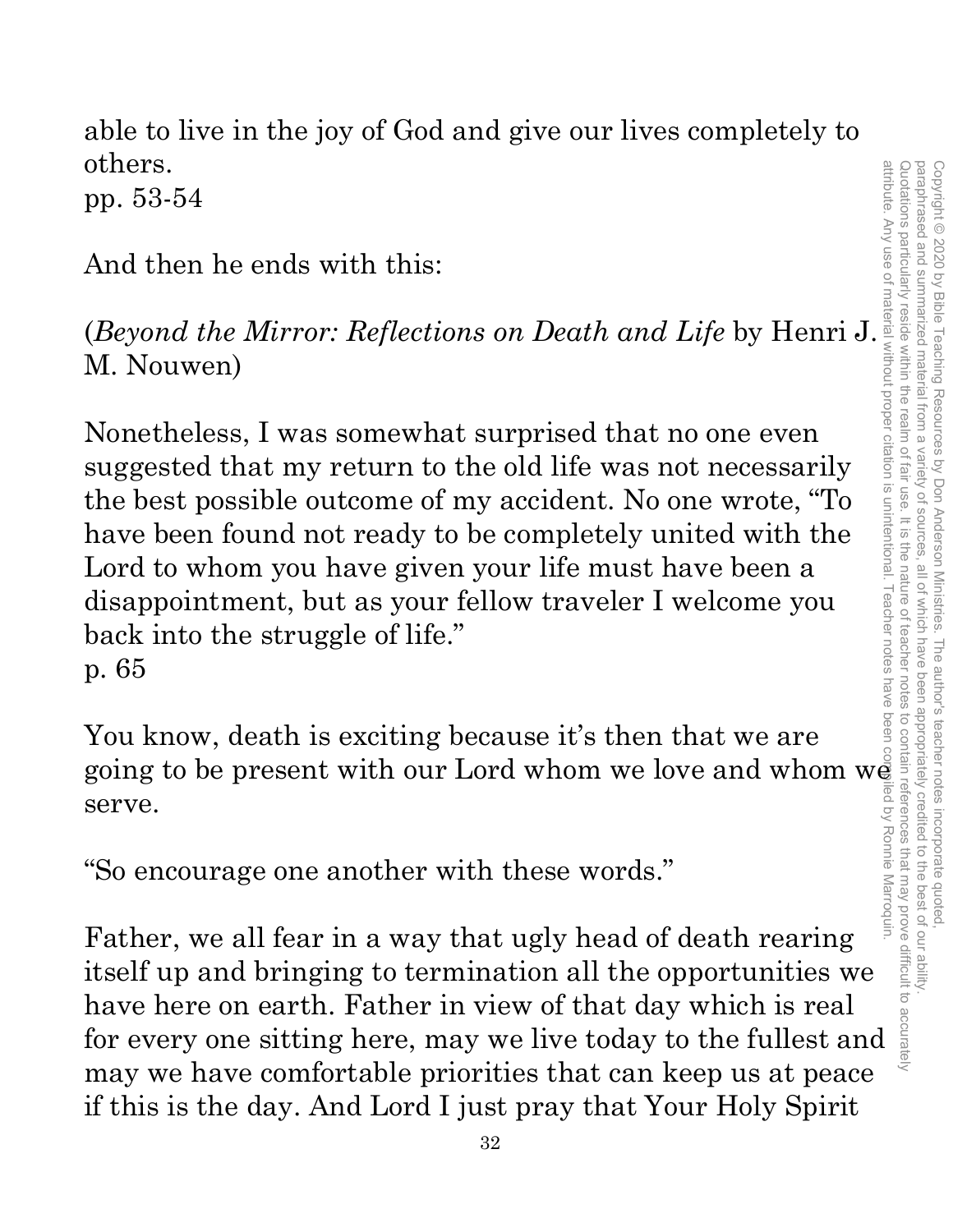would minister to each heart, whether it has to do with physical death or the assurance that You're going to call Your $_{\mathbb{B}}$ paraphrased and summarized material from a variety of sources, all of which have been appropriately credited to the best of our ability attribute. Any use of material without proper citation is unintentional. Teacher notes have been compiled by Ronnie Marroquin.Quotations particularly reside within the realm of fair use. It is the nature of teacher notes to contain references that may prove difficult to accurately paraphrased and summarized material from a variety of sources, all of which have been appropriately credited to the best of our ability. church home one of these days before too long and that we want to be part and parcel of that. Father, I pray that everybody here has made reservations and that everything is in order so that when we get there we'll know beyond a shadow of a doubt that everything has been prepared. Father, too many times in our lives we wait till the last minute. And Father we realize because of the instantaneous nature of the Rapture, we could be caught unprepared. And I pray if there's  $\frac{1}{2}$ someone here today that has a deep fear inside simply because they've not come to know Christ, that this day would be the day of salvation in their household and that they would come to know the Lord Jesus Christ as Savior. In Jesus' name we pray. Amen.

Copyright © 2020 by Bible Teaching Resources by Don Anderson Ministries. The author's teacher notes incorporate quoted,

Copyright © 2020 by Bible Teaching Resources by Don Anderson Ministries. The author's teacher notes incorporate quoted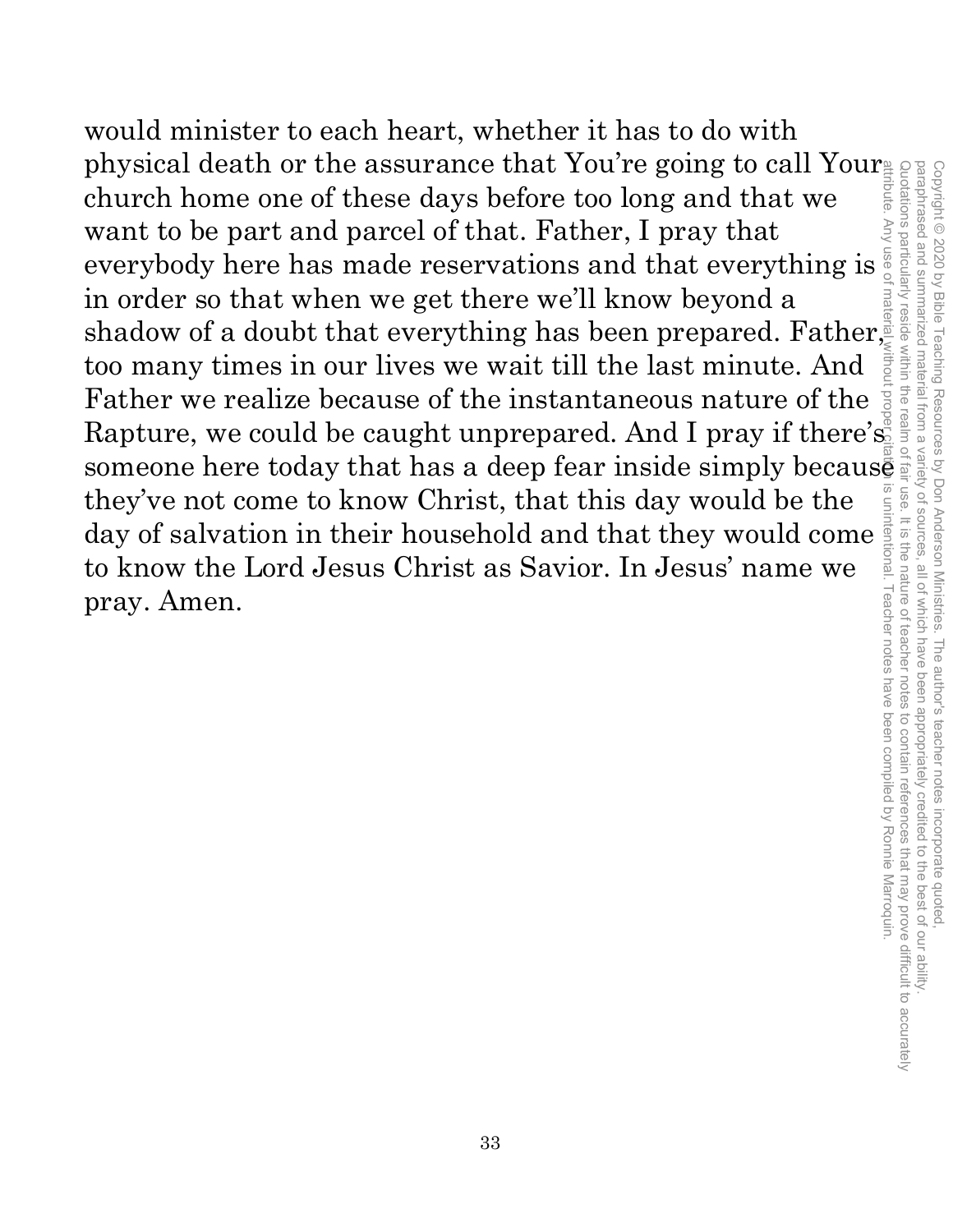#### **A Practical Study of 1 THESSALONIANS: Your Spiritual Checkup**

#### **"Victory in Areas of Vulnerability"**

| Key verse $3:10$ — | "night and day praying as earnestly as possible that we         |
|--------------------|-----------------------------------------------------------------|
|                    | might see your face and complete what is lacking in your faith" |

#### **QUESTION NUMBER NINE – ARE YOU AFRAID OF DEATH? – 1 THESSALONIANS 4:13-18**

#### **KEY VERSE 4:13** NOTES

v. 13 Now we are not wishing you to be ignorant, brethren, concerning those who are falling asleep, in order that you may not be mourning, even as also the rest who are having no hope.  $\underline{v}$ . 14 For since we are believing that Jesus died and rose again, even so God will bring with Him those who have fallen asleep through Jesus. v. 15 For this we are saying to you by the word of the Lord, that we

who are living, we who are left behind for the coming of the Lord, we shall by no means precede those who fell asleep.

v. 16 Because the Lord Himself will come down from heaven with a cry of command, with the voice of an archangel, and with the call of the trumpet sounded by God's command; and the dead in Christ shall be raised first.

v. 17 Then we who are living, who are left behind, shall be caught up together with them in the clouds to meet the Lord in the air, and so we shall always be with the Lord.

<u>v. 18</u> So keep on encouraging one another with these words.

#### **QUESTIONS:**

1. Read 1 Thessalonians 4:13-18 and in your own words pull out the main thought of this passage.

2. What is it that Paul wants to tell them, according to verse 13?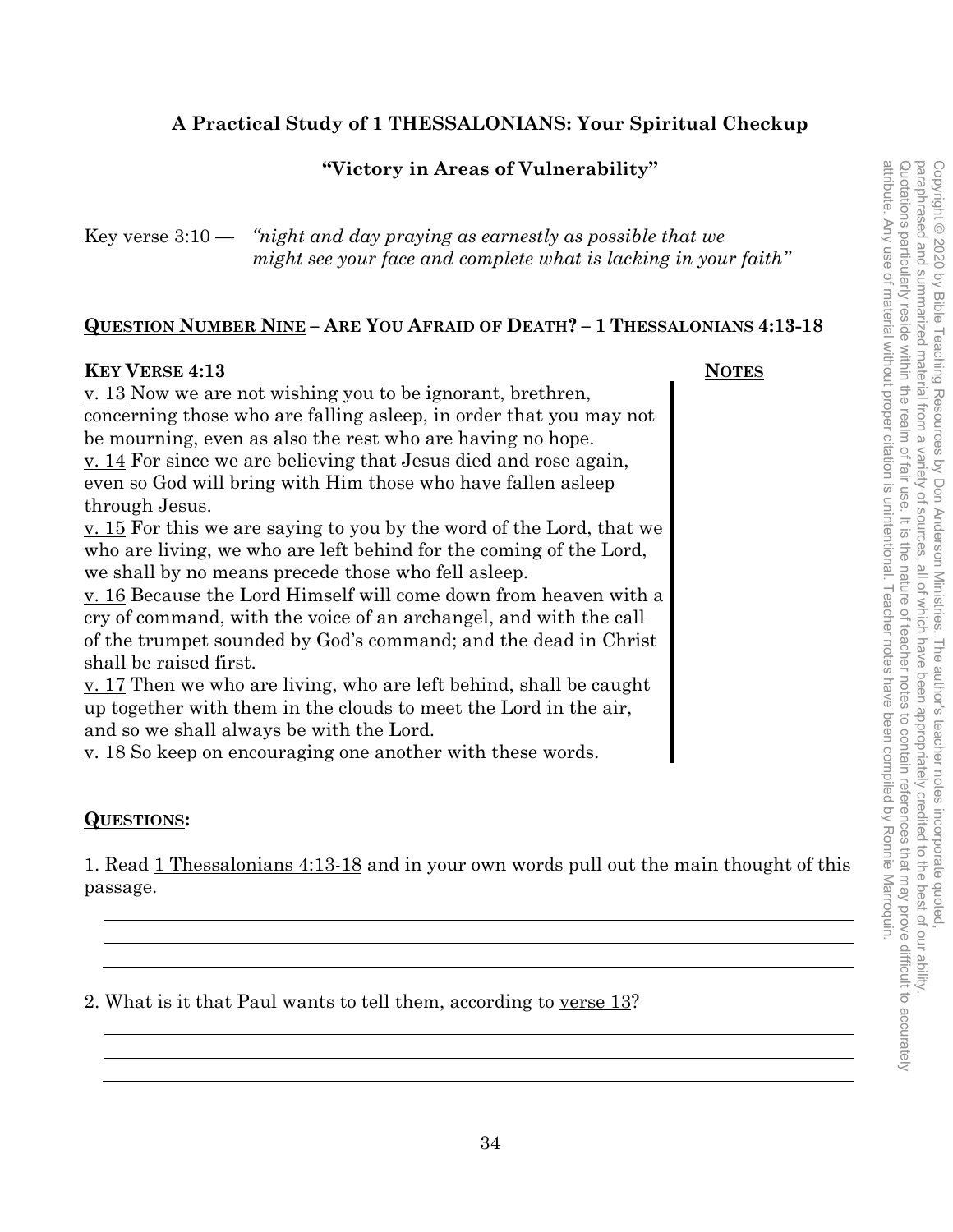- 3. To what great event does Paul make reference in verse 14?
- attribute. Any use of material without proper citation is unintentional. Teacher notes have been compiled by Ronnie Marroquin. Quotations particularly reside within the realm of fair use. It is the nature of teacher notes to contain references that may prove difficult to accurately attribute. Any use of material without proper citation is unintentional. Teacher notes have been compiled by Ronnie Marroquin.Quotations particularly reside within the realm of fair use. It is the nature of teacher notes to contain references that may prove difficult to accurately 4. What is the basis for Paul's instruction, according to verse 15? 5. Who will be the first to rise at the rapture, according to verse 15? <u> 1980 - Johann Barbara, martxa alemaniar argametar argametar argametar argametar argametar argametar argametar</u> <u> 1989 - Johann Stoff, deutscher Stoffen und der Stoffen und der Stoffen und der Stoffen und der Stoffen und d</u> 6. Describe the rapture and sequence of events from verses 16 & 17. <u> 1989 - Johann Stoff, amerikansk politiker (d. 1989)</u> <u> 1980 - Johann Barnett, fransk politik (d. 1980)</u> 7. What is going to happen to those who are still alive at this time, according to verse 17? <u> 1989 - Johann Stoff, amerikansk politiker (\* 1908)</u> 8. If we are Christians, why is it that we should not be afraid of death? Read also 2 Corinthians 5:1-8 to help answer this question. 9. What verse in the study has meant the most to you? 10. What lesson have you learned from this study? <u> 1989 - Johann Barbara, martin amerikan basar dan berasal dan berasal dalam basar dalam basar dalam basar dala</u>

Copyright © 2020 by Bible Teaching Resources by Don Anderson Ministries. The author's teacher notes incorporate quoted,

Copyright © 2020 by Bible Teaching Resources by Don Anderson Ministries. The author's teacher notes incorporate quoted

paraphrased and summarized material from a variety of sources, all of which have been appropriately credited to the best of our ability.

all of which have been appropriately credited

to the best of our ability

variety of sources.

paraphrased and summarized material from a